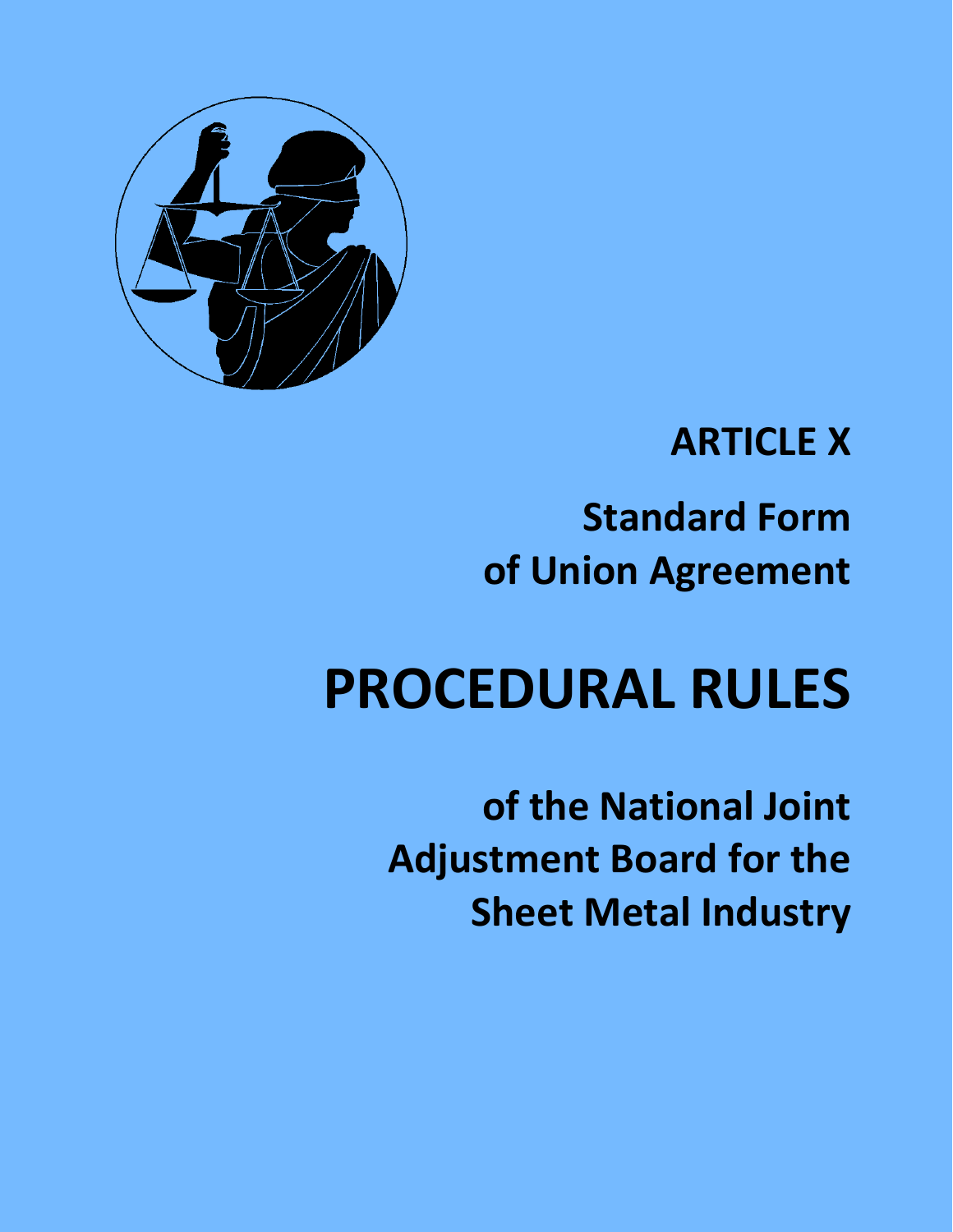## **PROCEDURAL RULES FOR THE NATIONAL JOINT ADJUSTMENT BOARD FOR THE SHEET METAL INDUSTRY**

 The Standard Form of Union Agreement for the Sheet Metal Industry provides that agreement, shall be heard under such procedures as may be established by the National Joint Adjustment Board. In circumstances where the National Joint Adjustment Board has revised its Procedural Rules, the revised procedures have been applied to any dispute submitted to the National Joint Adjustment Board on or after the effective date of those revisions. The procedures set forth in this 15<sup>th</sup> Edition of the Procedural Rules for the National Joint Adjustment Board for the Sheet Metal Industry shall govern any grievance proceeding under the provisions of Article X, Sections 3 or 4, any contract ending dispute under the provisions of Article X, Section 8, or any dispute concerning the terms of a specialty addendum under the provisions of Article X, Section 10 that is submitted to the National Joint Adjustment Board on or after July 1, 2019. grievances, as well as disputes over the failure to negotiate the renewal of a collective bargaining

> ALL CORRESPONDENCE TO THE NATIONAL JOINT ADJUSTMENT BOARD MUST BE SENT TO:

> > National Joint Adjustment Board P.O. Box 220956 Chantilly, VA 20153-0956

> > > or

4201 Lafayette Center Drive Chantilly, VA 20151-1219

> Fifteenth Edition 2019 (Updated July 2019)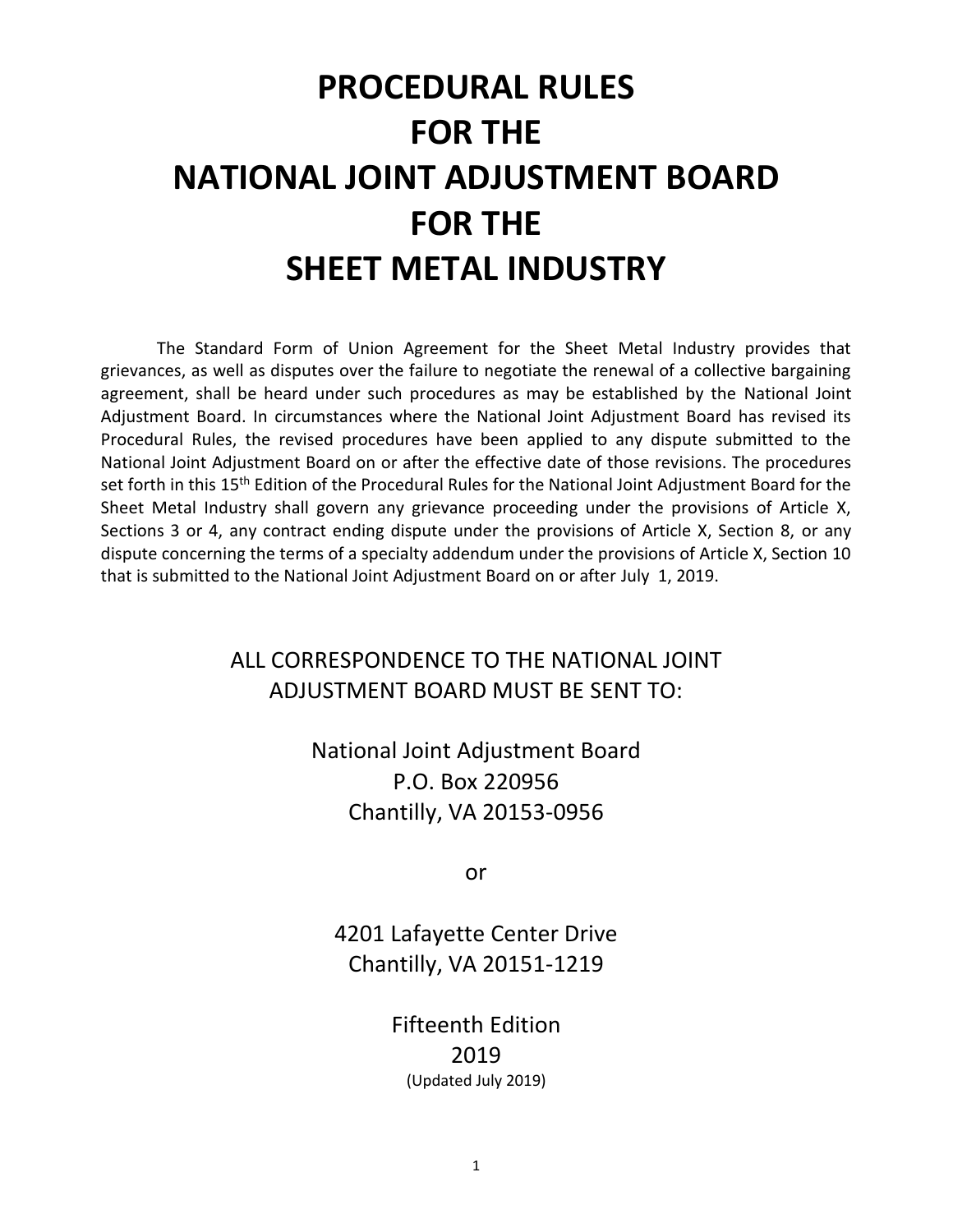## **FOREWORD**

The National Joint Adjustment Board is established to serve the entire sheet metal industry.

 Any segment of the sheet metal industry, where contractual relations exist between employers of organized sheet metal journeymen and the International Association of Sheet Metal, Air, Rail and Transportation Workers, or any local union affiliated therewith, may avail itself of the services of the National Joint Adjustment Board when requested by either one of the parties to a controversy, provided the necessary preliminary steps have been taken and have failed to resolve the differences.

 The National Joint Adjustment Board was incorporated in the 1955 Standard Form of Union Agreement, jointly drafted and jointly accepted by the Sheet Metal and Air Conditioning Contractors' National Association, Inc. and the Sheet Metal Workers' International Association, now the International Association of Sheet Metal, Air, Rail and Transportation Workers.

 For many years, parties signatory to the Standard Form of Union Agreement in the sheet metal industry had established Local Joint Adjustment Boards, with equal representation, to which were referred all matters of controversy or dispute arising out of the operation of the local labor agreement.

 If the Local Joint Adjustment Board failed to adjust or settle the controversy, the only recourse previously available was the Federal or State courts having jurisdiction and, in a few instances, the NLRB.

 The National Joint Labor Relations Adjustment Committee, representing Sheet Metal and Air Conditioning Contractors' National Association and the Sheet Metal Workers' International Association, now the International Association of Sheet Metal, Air, Rail and Transportation Workers, after months of study of this lack of a final arbitration procedure, agreed to the establishment of the National Joint Adjustment Board.

 The procedure by which controversies are settled is set forth in the Agreement described in this document.

 These procedures were first approved as a "Resolution" adopted by Sheet Metal and Air Conditioning Contractors' National Association at its 1955 Annual Convention and by the then Sheet Metal Workers' International Association Executive Council in 1953.

 The operation of the National Joint Adjustment Board is to promote, improve and maintain peaceful labor-management relations by creating this medium for adjudication of locally deadlocked disputes and to discourage strikes, lockouts and work stoppages in the entire sheet metal industry.

 The National Joint Adjustment Board submits that reasonableness, patience, good will and a cooperative effort to see the merits and justice of claims put forth by any party are an indispensable foundation for the National Joint Adjustment Board to successfully resolve labor-management disputes and controversies.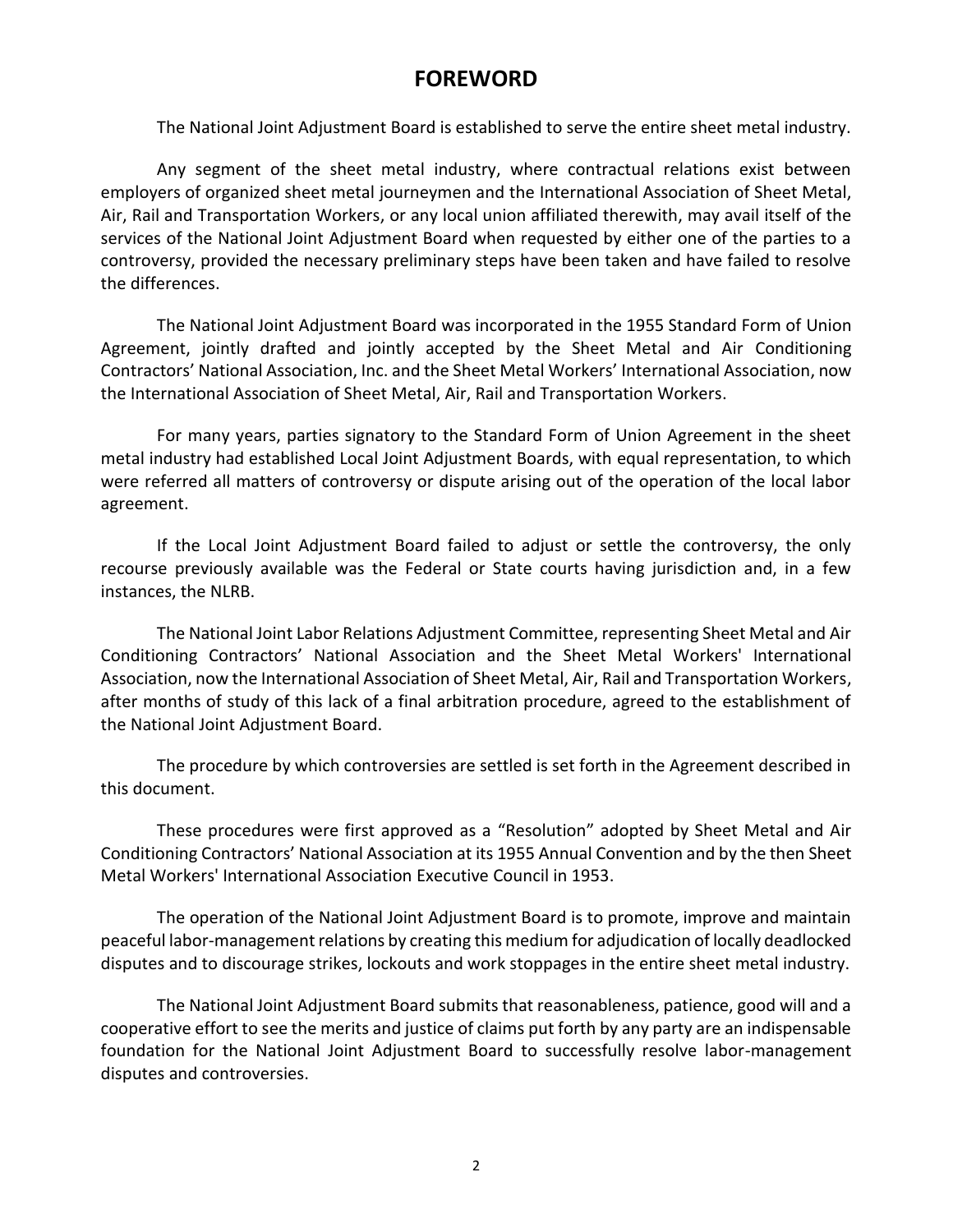## **THE NATIONAL JOINT ADJUSTMENT BOARD for the SHEET METAL INDUSTRY**

 In administering and conducting dispute resolution activities under the arbitration procedures of the Standard Form of Union Agreement, the National Joint Adjustment Board, the International Association of Sheet Metal, Air, Rail and Transportation Workers, the Sheet Metal and Air Conditioning Contractors' National Association, Inc., and their representatives, are functioning as arbitrators and not the representative of any entity that is party to such dispute. Therefore, they shall enjoy all of the rights, privileges, and immunities afforded to arbitrators under applicable law.

 The Standard Form of Union Agreement is a recommended contract form that is revised from time to time by the International Association of Sheet Metal, Air, Rail and Transportation Workers and the Sheet Metal and Air Conditioning Contractors' National Association, Inc. In establishing such recommended contract form, neither the International Association of Sheet Metal, Air, Rail and Transportation Workers, nor the Sheet Metal and Air Conditioning Contractors' National Association, Inc. has acted as the bargaining representative of any entity that may adopt all or part of the language of the Standard Form of Union Agreement. Furthermore, neither the International Association of Sheet Metal, Air, Rail and Transportation Workers, nor the Sheet Metal and Air Conditioning Contractors' National Association, Inc., shall be deemed to be a party to any such collective bargaining agreement including such language.

## **RESOLUTION**

## **Establishing The National Joint Adjustment Board and its Rules for Procedure**

 WHEREAS, The Sheet Metal and Air Conditioning Contractors' National Association, Inc. and the Sheet Metal Workers' International Association recognize that the best interests of employers and employees in the sheet metal industry will be served by the prompt and orderly settlement of disputes which may arise among such employers and employees, and

 WHEREAS, The Sheet Metal and Air Conditioning Contractors' National Association, Inc. and the Sheet Metal Workers' International Association while emphasizing the desirability of settling such disputes at the local level, nevertheless believe that there should be made available for use a tribunal to which unresolved disputes may be submitted for final determination: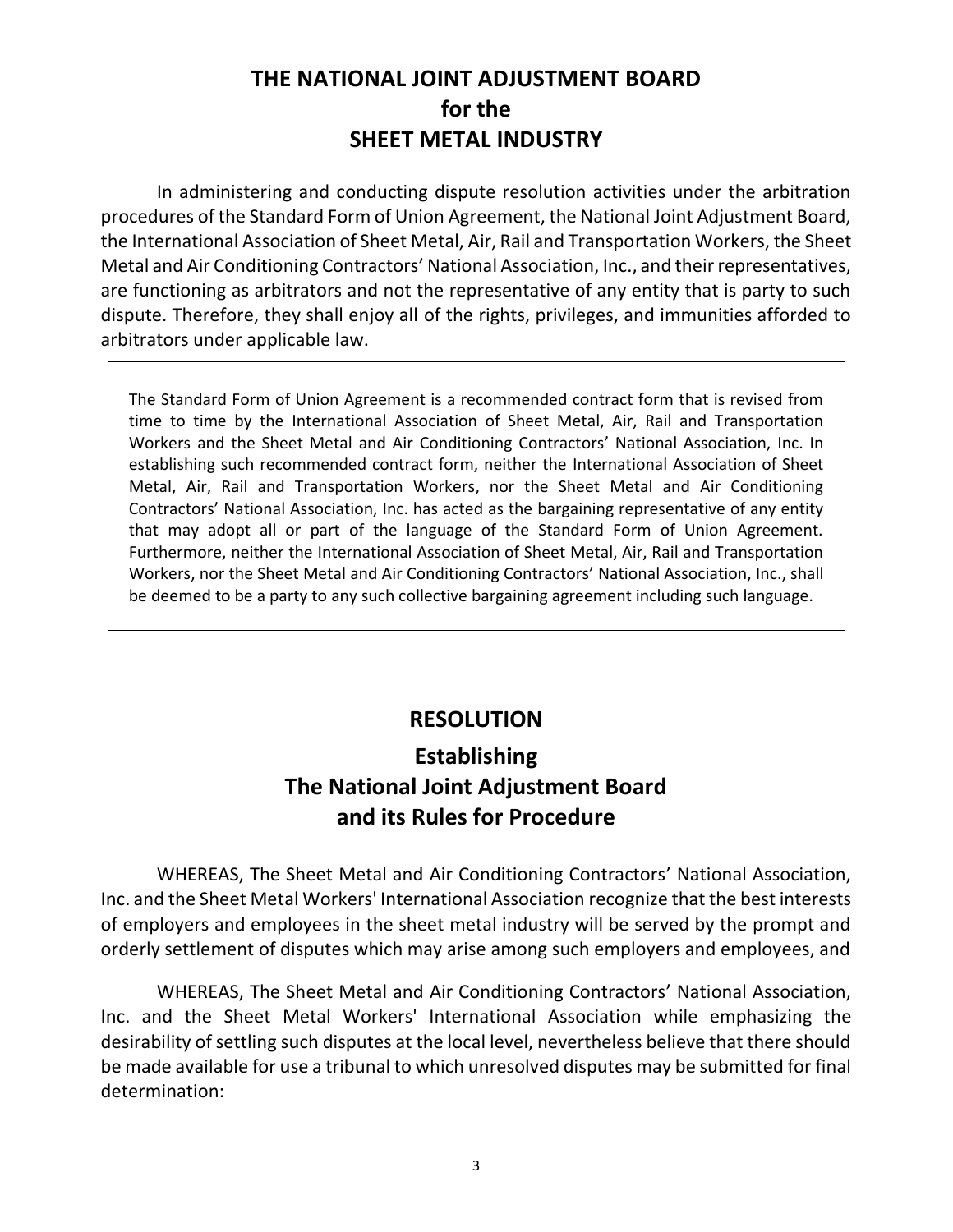NOW, THEREFORE, BE IT RESOLVED, that this National Joint Labor Relations Adjustment Committee be constituted as a Board to be known as the NATIONAL JOINT ADJUSTMENT BOARD (hereinafter called the Board) to which may be submitted for final disposition and settlement, under the procedure prescribed herein, certain types of disputes between employers in signed agreement with local unions affiliated with Sheet Metal Workers' International Association and said local unions.

The Board shall have jurisdiction over labor-management disputes including:

- a) disputes arising out of the interpretation or application of collective bargaining agreements.
- b) submissions under Article X, Section 8 of the Standard Form of Union Agreement.
- c) submissions under Article X, Section 10 of the Standard Form of Union Agreement relating to disputes over the initial establishment or amendment of terms for specialty addenda.

In order to invoke the jurisdiction of the Board the following conditions must be met:

- a) Application for the Board's services is requested by either the employer or employers or the union or unions involved in the dispute.
- b) There exists no stoppage of work by strike, lockout or other interference with work by the party requesting services of the Board at the time of the invocation of the Board's services or during the handling of a dispute.
- c) All applicable prior procedures of the Local Agreement have been followed.

 The two sponsoring organizations have established recommended contract language in the Standard Form of Union Agreement for the Sheet Metal Industry, as well as these Procedural Rules that govern proceedings before the National Joint Adjustment Board. In establishing these Procedural Rules, those organizations assumed that many local parties would adopt the provisions of Article X of the Standard Form of Union Agreement in its entirety, and these Procedural Rules have been established accordingly. However, the parties are advised that the National Joint Adjustment Board has also adopted the language of Article X of the Standard Form of Union Agreement as a statement of procedure, and those procedures may be applied by the National Joint Adjustment Board as it deems appropriate in administering matters before it, even in those circumstances where the parties have not adopted all of the recommended language of Article X.

 NOTE: In 2011, Sheet Metal Workers' International Association merged with the United Transportation Union to form the International Association of Sheet Metal, Air, Rail and Transportation Workers (SMART).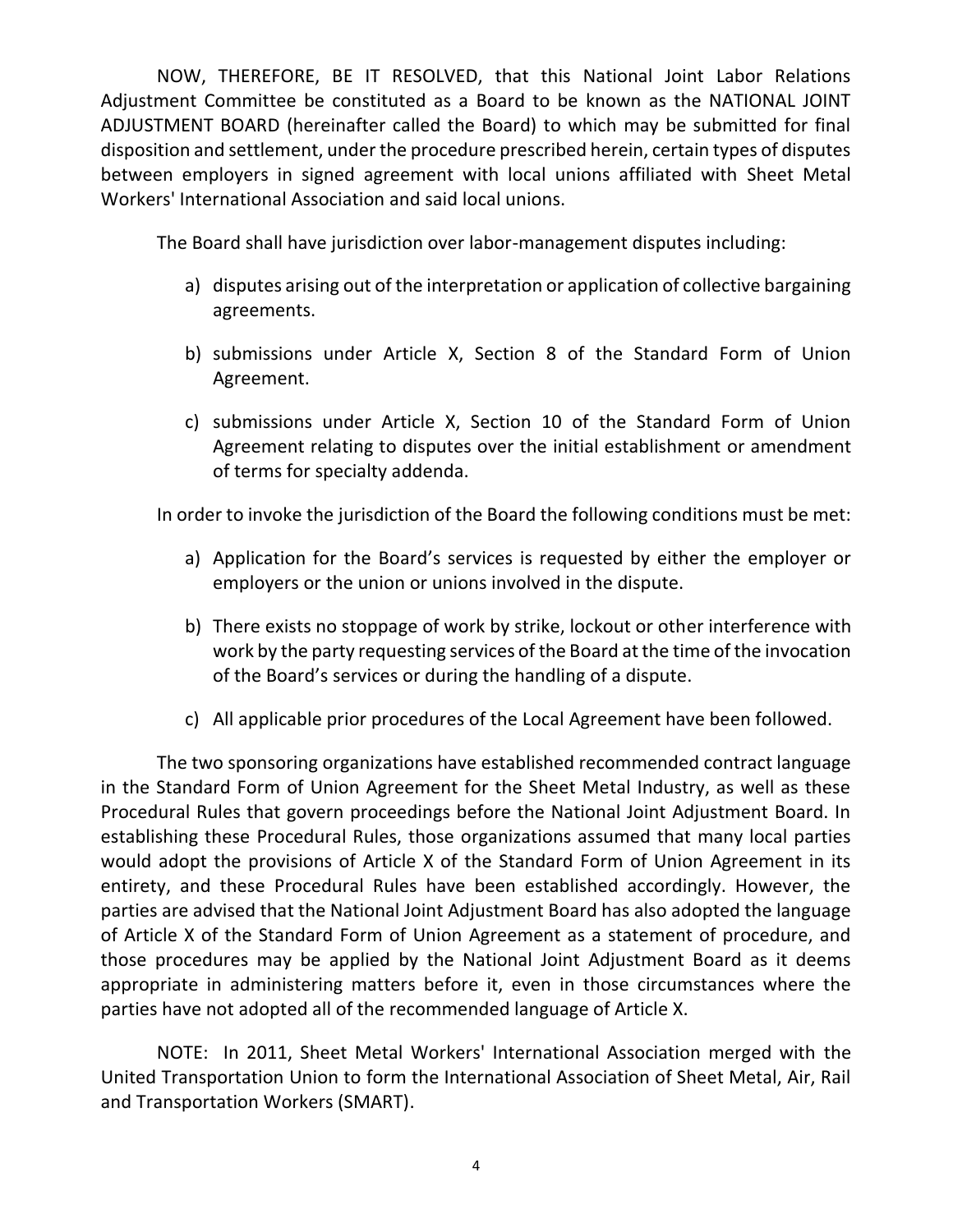## **LOCAL JOINT ADJUSTMENT BOARD**

## **Procedure for Establishment and Operation Under Article X of the Standard Form of Union Agreement**

## **DEFINITION AND CLARIFICATION**

 The term "Local Employers' Association" as used in Section 2 of Article X means the employer association which is a party to the agreement involved in the dispute.

 Disputes submitted to the Local Joint Adjustment Board shall state specifically the provision or provisions of the agreement involved, the facts which gave rise to the dispute and the position of the charging party in connection therewith.

#### **When a party submits or appeals a dispute to the Local Joint Adjustment Board, Panel, or National Joint Adjustment Board, it shall, at the same time, send a copy of its submission to the other parties to the dispute.**

 Any grievance involving a contractor who is working outside of the contractor's home local area will be subject to the grievance procedure in one or the other area.

- 1. Upon signing the Standard Form of Union Agreement, each local union and employers' association or bargaining group must establish a Local Joint Adjustment Board for the handling and processing of disputes under the agreement.
	- a) The Local Joint Adjustment Board shall be composed of equal voting representation from labor and management.
	- b) The Local Joint Adjustment Board shall select its chair and secretary, one representing each side, and rotate positions each calendar year.
		- i. The Chair shall be charged with the responsibility of conducting the hearing and should confine the evidence presented and submitted to that which is reasonably related to the issue or issues in question.
		- accurate minutes of the hearings. The accuracy of said minutes should be attested to by at least one member from each side. ii. The Secretary shall be charged with the responsibility of keeping
	- c) The Contractor involved in a dispute may not sit as a member of the Local Joint Adjustment Board when his/her dispute is before the Board.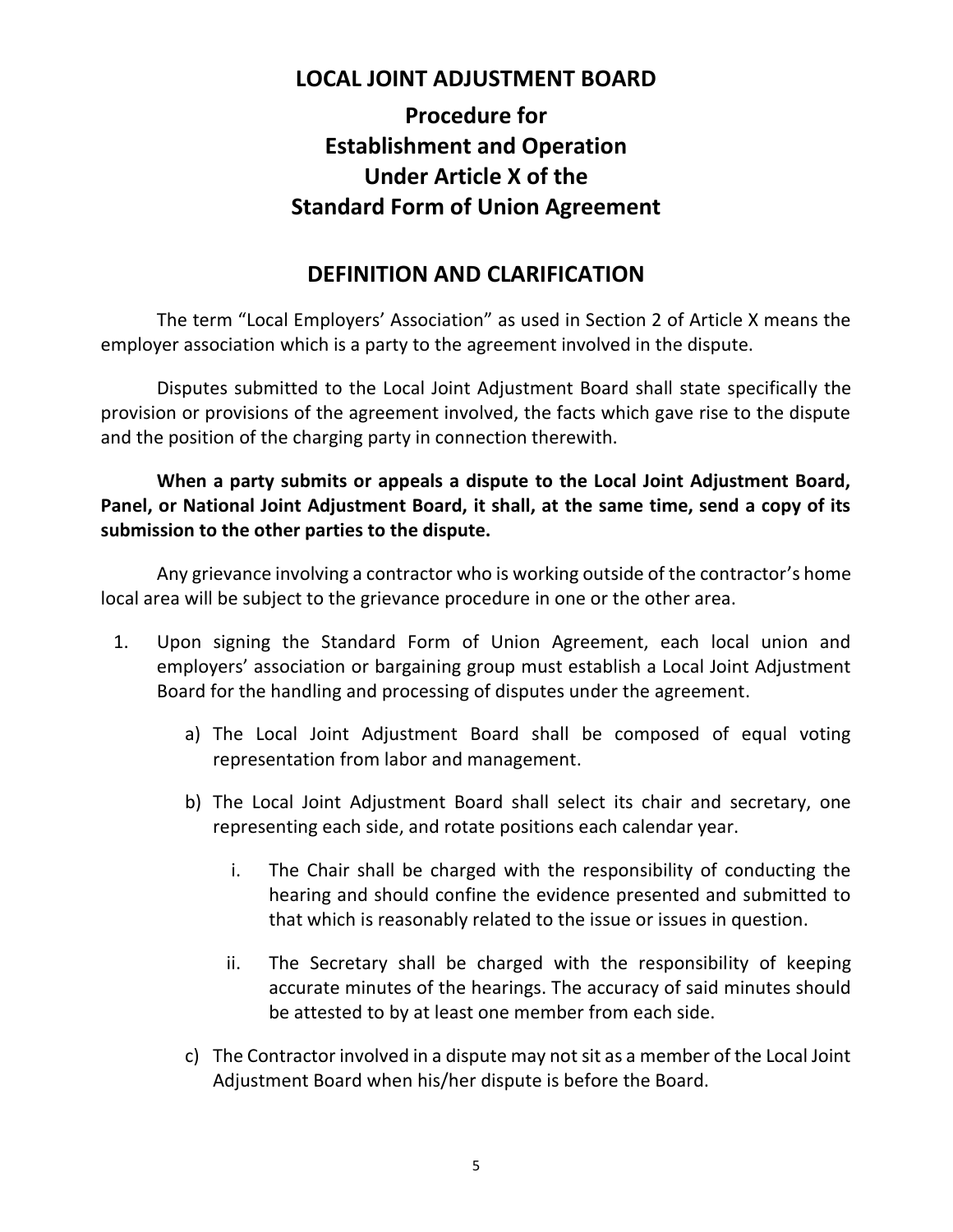- i. In such cases the remaining management members will have the same be selected to serve in such cases. vote as the labor members on such disputes or alternate members may
- permitted except upon mutual agreement of the Chair and the Secretary. d) No stenographic transcript or taping of any sort of the LJAB hearing shall be
- 2. The Local Joint Adjustment Board must set up rules or bylaws by which it shall operate in handling disputes presented to it, provided, however, that
	- a) Notice of appeal to the Local Joint Adjustment Board must be given within thirty (30) days after failure to reach accord between parties directly involved in the dispute in the first instance under Article X, Section 1.
	- b) The Local Joint Adjustment Board must meet promptly, but no later than fourteen (14) days following the request for its services unless time is extended by mutual agreement of the parties or by the Local Joint Adjustment Board.
	- c) The rules or bylaws of the Local Joint Adjustment Board shall empower the Board to render such decisions and grant such relief to either party as it deems necessary or proper, including awards of damages or other compensation.
	- d) The rules as to the operation of the Local Joint Adjustment Board should be sufficiently explicit that the parties to the dispute will know how to proceed.
- 3. Obligations and rights of parties to the dispute:
	- a) The charging party must initiate the case and the charge or claim must spell out explicitly the violation of the agreement complained of, including therein a clear definition of the dispute, the time, place and job or project where the dispute occurred. The defending party must be given a copy of the charges filed against him/her in time to prepare his/her defense. (See p. 21)
	- b) The charging party must submit evidence, which may include witnesses and/or affidavits in support of such charges.
	- c) The charging party is entitled to rebut any evidence which may be submitted by the defending party.
	- d) The defending party must be given an opportunity to present his/her own evidence, may introduce witnesses or affidavits, and may cross-examine witnesses.
	- e) When oral testimony is given both parties should be present to hear the testimony.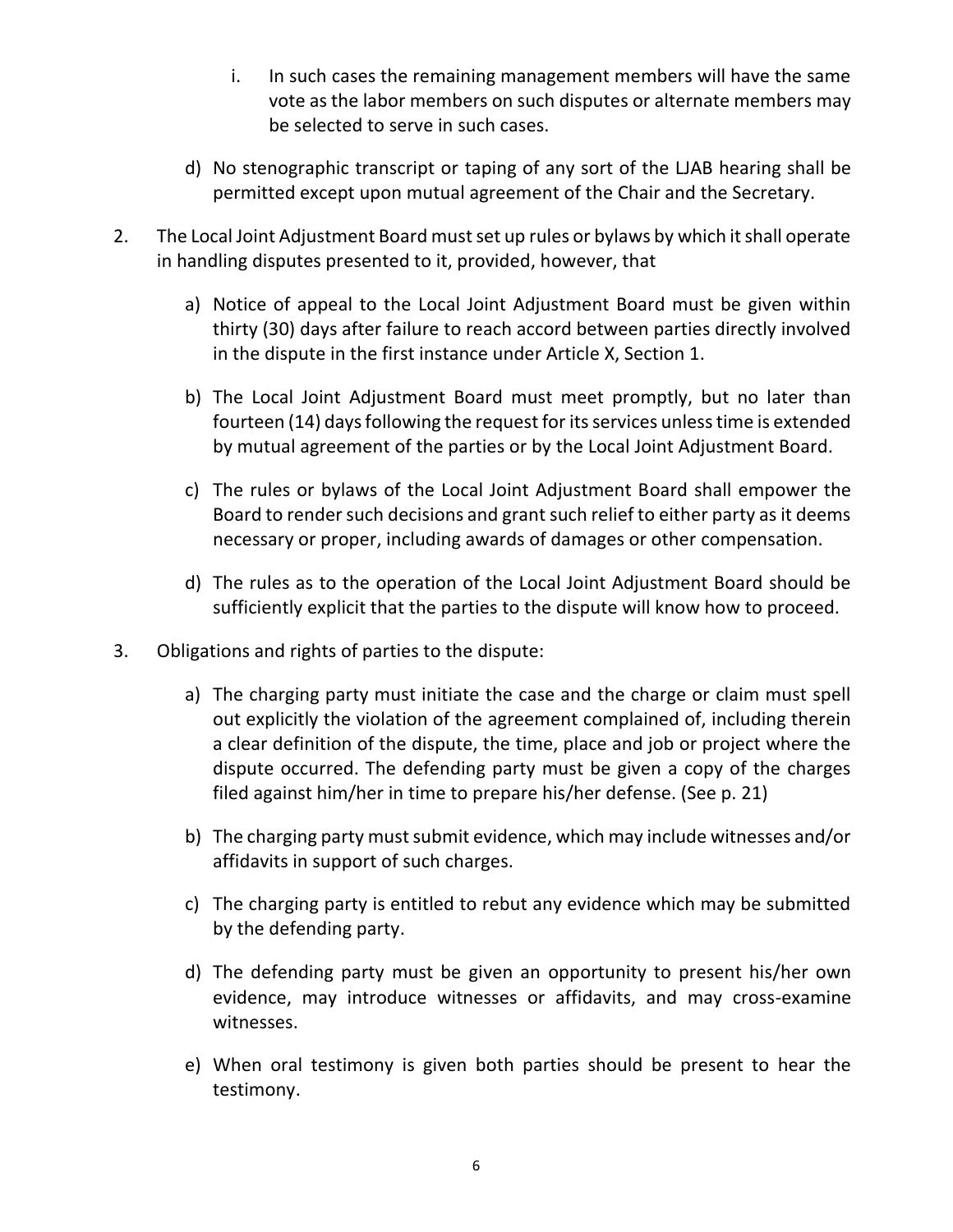In the event the Local Joint Adjustment Board fails or refuses to act or there is no Local Joint Adjustment Board established in the area, the matter may be processed pursuant to Article X, Section 3. Appeals for out-of-town contractors as defined in Article X, Section 3 may also be processed pursuant to the panel hearing provisions of Article X, Section 3. The application for services under these circumstances shall be mailed to the National Joint Adjustment Board and to the other party to the dispute. The application shall clearly identify the manner in which Article X, Section 1 has been carried out including (a) the date or dates on which the Employer and Union have met to attempt to resolve the dispute; (b) the charge or claim which identifies explicitly the violation of the agreement complained of, including a clear definition of the dispute, the time, place and job or project on which the dispute occurred including evidence that the defending party has been given a copy of the charges filed in time to prepare a defense; (c) if a written response to the charge has been received, a copy of that response shall be included with the application.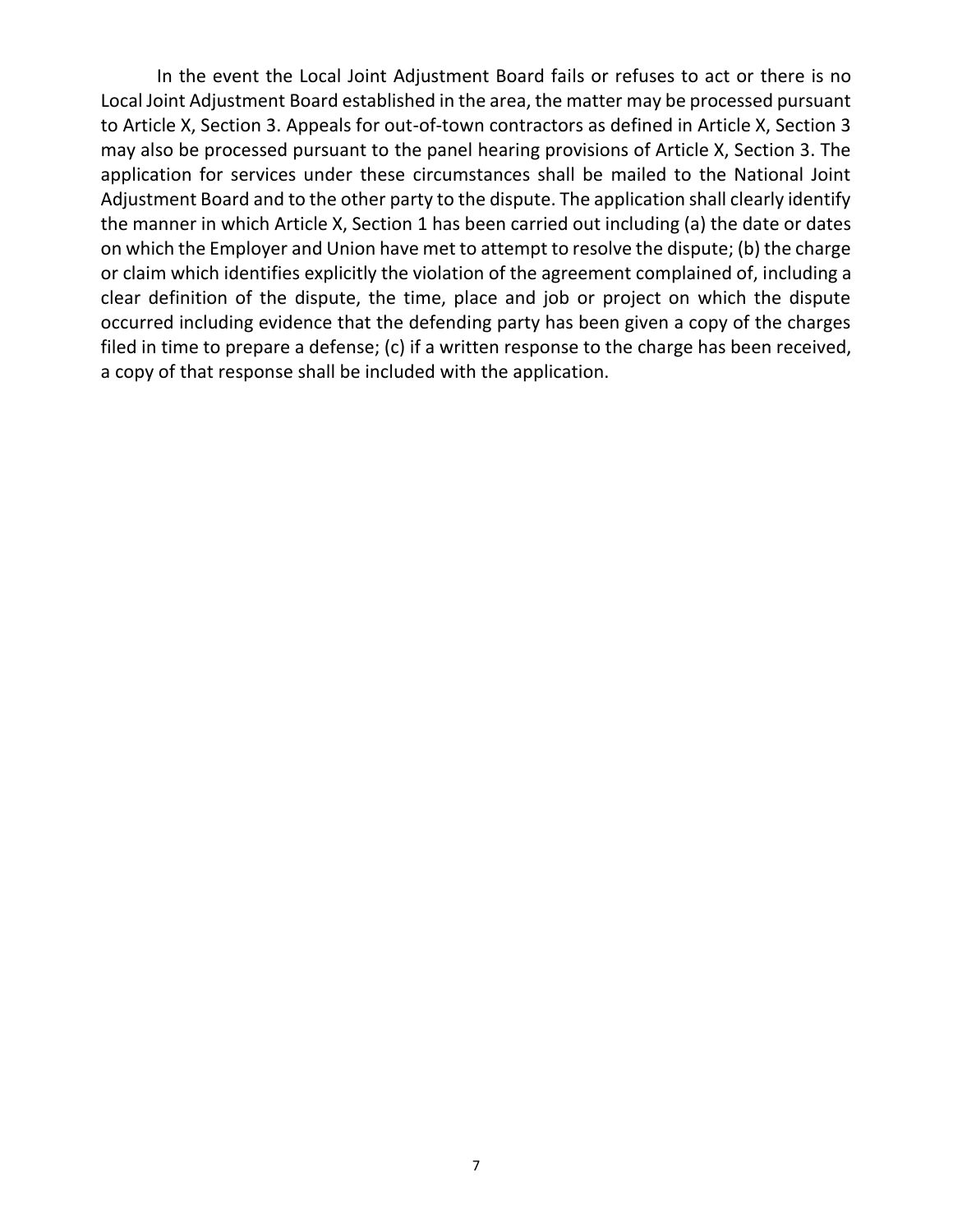## **LOCAL JOINT ADJUSTMENT BOARD Suggested Format for Minutes of the Proceedings**

- 1. Name the parties to the dispute, including complete firm name and address.
- 2. Name, identity and address of local Board members.
- 3. Include date and place of hearing.
- 4. Set forth explicitly, issue of the dispute.
- 5. Facts of the case should be stated.
	- a) Name the sections and articles of contract under discussion.
	- b) A copy of the Standard Form of Union Agreement or agreements and addenda involved.
	- in the case must be attached and must be in reproducible form. c) The specifications, plans, photographs, letters and other data used as evidence
- 6. The position of each party as presented should be stated separately, together with any supporting evidence he/she may have given.
- 7. The witnesses should be excused on completion of submission of evidence and the Board should go into executive session.
- 8. The findings and conclusions of Local Joint Adjustment Board shall be in writing.
	- a) The decision shall be quoted in full, including recommendations and the reasons or basis for the decision and findings.
- 9. The findings shall state action required.
- 10. Minutes taken by the secretary shall be signed by two members of the Board (one labor and one management) to attest to the accuracy of same. If there is a disagreement as to the minutes, the objecting member(s) of the Board may attach his/her/their version.
- 11. The parties to the dispute must be notified in writing by the secretary by certified mail of the decision of the Local Joint Adjustment Board as soon as possible after the hearing with a directive to the parties to comply with the decision. The decision shall be signed by the Chair and the Secretary.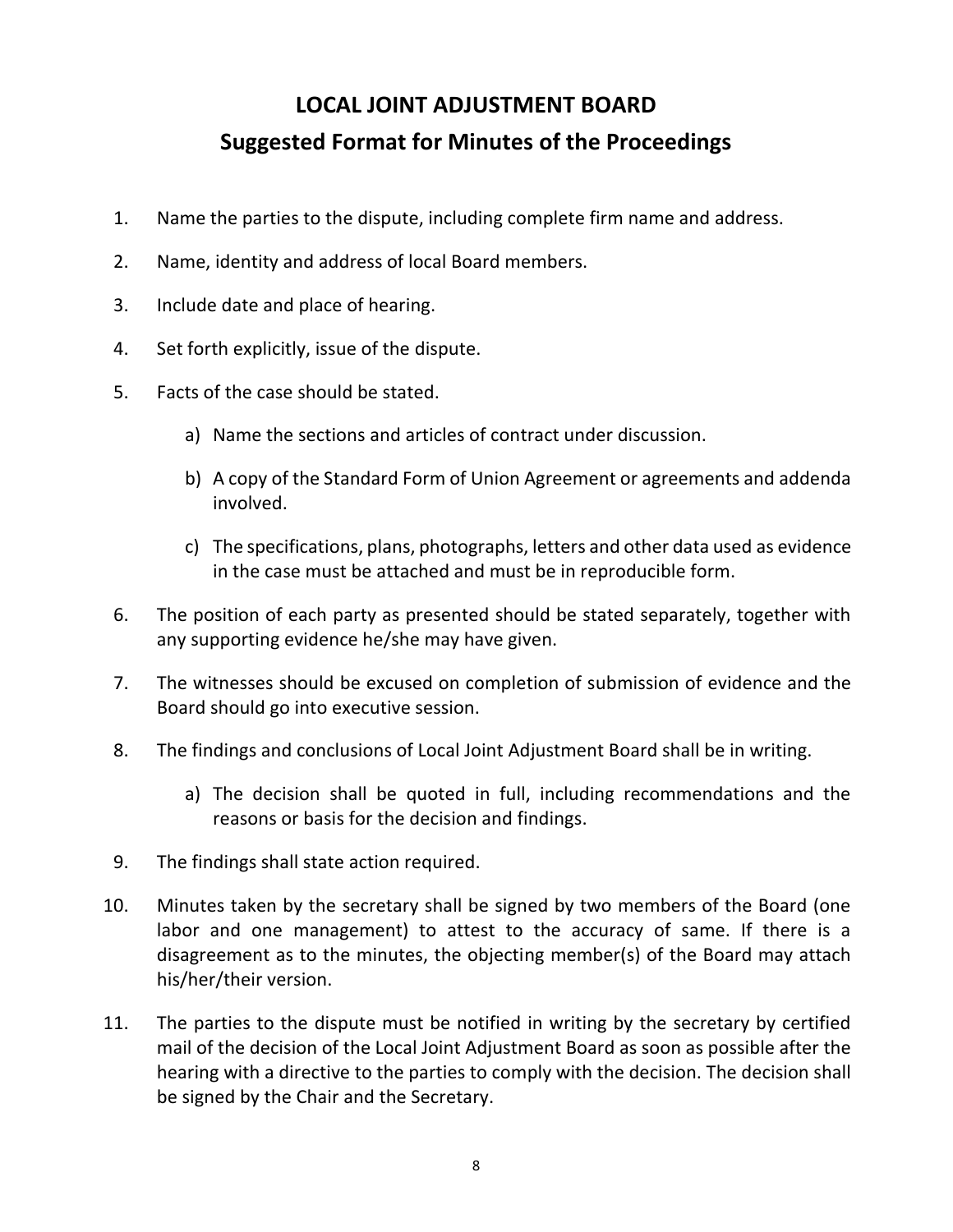12. If the dispute is deadlocked and either party to the dispute expresses a desire to appeal, he/she should be supplied with an entire record of the dispute. A notice of appeal must be given within thirty (30) days after the mailing of a copy of the decision of the Board. A signed copy of the Local Joint Adjustment Board minutes must be supplied to each party before the grievance can be processed under Article X, Section 3.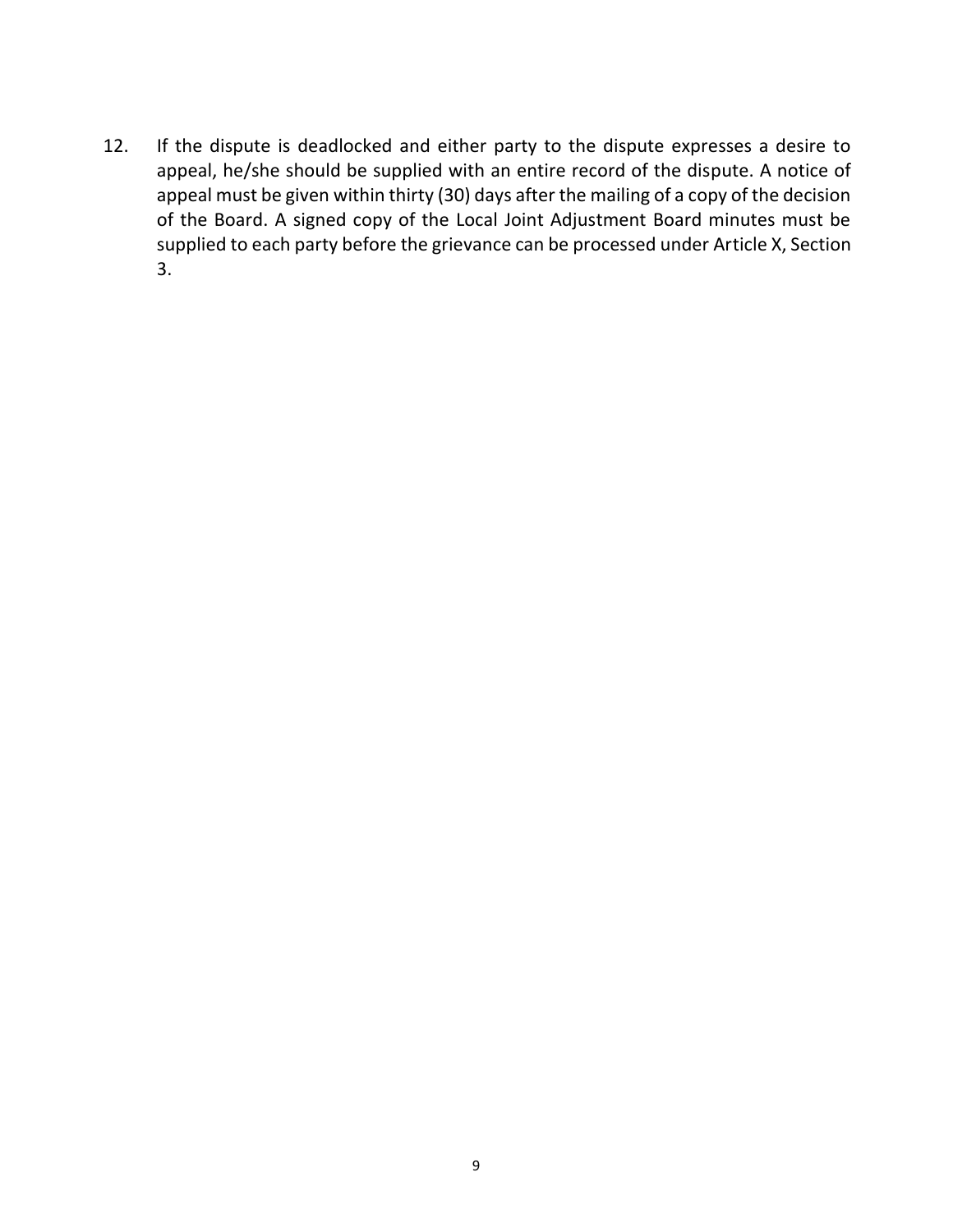## **PANEL HEARINGS**

 1. Applications for a panel hearing shall be made in writing jointly or by either party to the dispute no later than thirty (30) days after the mailing by certified mail of a copy of the decision of the Local Joint Adjustment Board or mailing of decision of six (6) copies of the involved collective bargaining agreement or agreements and minutes, involved in the dispute and shall be otherwise processed in accordance with Section 3 of Article X of the Standard Form of Union Agreement. The information must be assembled into six collated sets. The party seeking a panel hearing shall, at the same time, send a copy of the application, with attachments, to the other parties to the dispute. Upon receipt of a properly filed request for a panel hearing, the Co- Chairs of the NJAB shall each select a representative to proceed to the locality in which the dispute exists, for the purpose of conducting a panel hearing in connection therewith, within fourteen (14) calendar days following the receipt of such appeal, unless such time is extended by mutual agreement of the panel members. alternative dispute tribunal. (See pp. 24-25) Such application shall contain a statement of the nature of the dispute, have attached thereto in reproducible form addenda thereto and six (6) copies of other written documents, including any

Appeals by either party shall be mailed to the National Joint Adjustment Board. $^*$ 

- 2. No active member from a contract service area of the local union or employer's association shall be appointed as a panelist.
- 3. Hearings shall be conducted in such manner as to afford both parties an opportunity to fairly and completely present their respective cases. No stenographic transcript or taping of any sort, of the panel hearing shall be permitted, except upon mutual agreement of the panelists
- 4. Any procedural issue not raised before the panelists shall be deemed to have been waived.
- 5. The hearing shall be confined in general to the issues presented by the parties to the Local Joint Adjustment Board and, in general, to the evidence produced at the hearing conducted by the Local Joint Adjustment Board; but the panel may, if it so desires, solicit testimony by representatives of the parties to the dispute or additional evidence if certain facts are not sufficiently set forth.
- 6. The decision of the hearing panel shall be rendered within fourteen (14) days of the hearing, unless extended upon mutual agreement of the panelists. Decisions reached at a panel hearing which resolve the dispute shall be in writing and shall be signed by

 $\overline{a}$ 

<sup>\*</sup> **All correspondence to the NJAB shall be mailed to: NJAB, P.O. Box 220956, Chantilly, VA 20153-0956 or 4201 Lafayette Center Drive, Chantilly, VA 20151-1219.**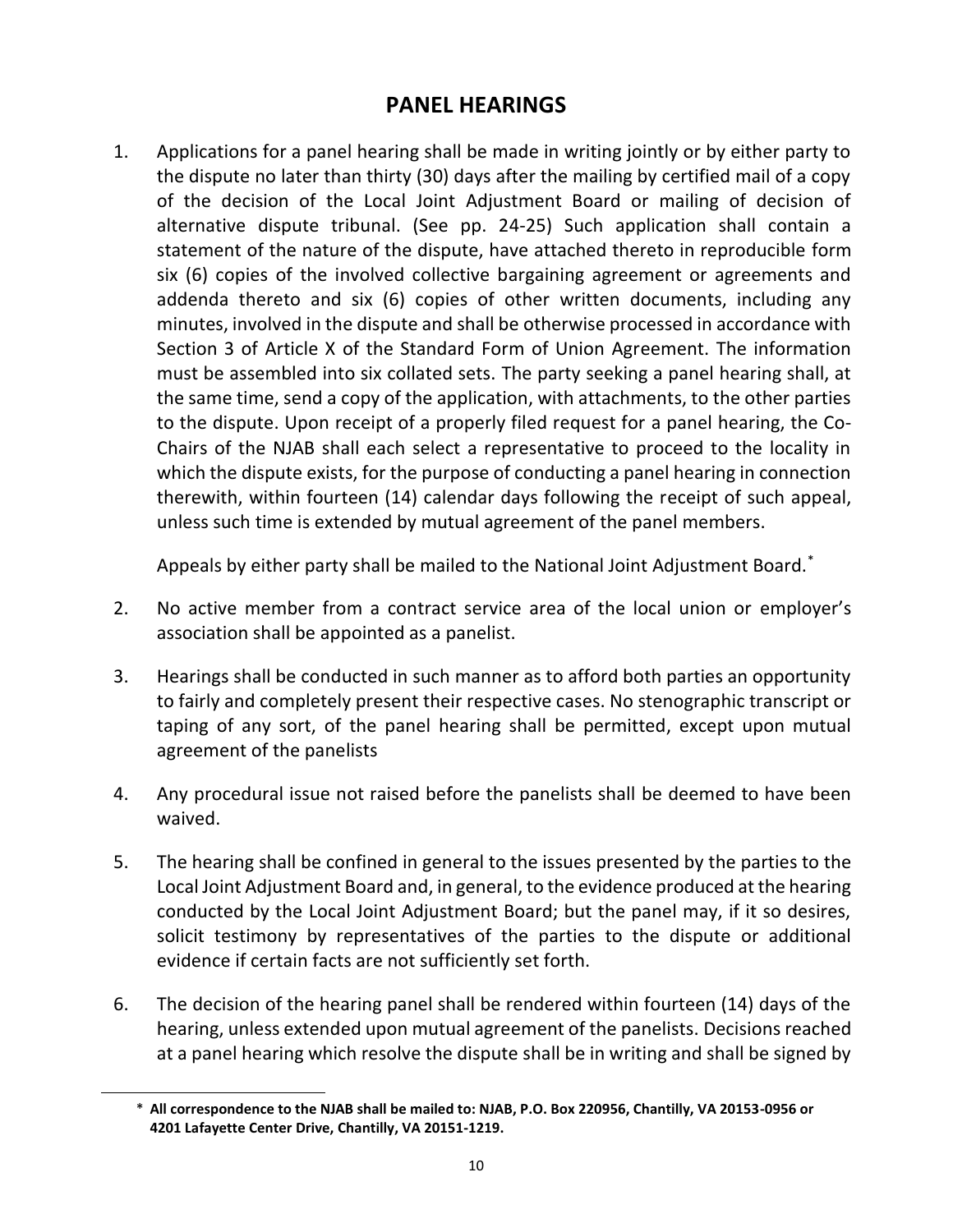the two members of the panel, be final and binding on the parties and no appeal shall be taken to the National Joint Adjustment Board. Copies of such decisions shall be furnished to the Co-Chairs of the NJAB for transmittal by certified mail to all parties relief to either party as it deems necessary and proper, including awards of damages involved. The hearing panel is empowered to render such decisions and grant such or other compensation.

- 7. Should the panelists deadlock, they shall jointly sign a statement to that effect which shall be forwarded, together with any briefs, exhibits, or any record of hearings, to the NJAB. Copies of the statement of deadlock shall be furnished to the parties by certified mail by the NJAB.
- 8. Employers not contributing to the Industry Fund of the United States (IFUS) will be assessed a fee to be determined periodically by the Administrator of the National Joint Adjustment Board. Proceeds will be used to reimburse IFUS for costs of arbitration under the provisions of Article X.

## **Suggested Format for a Panel Hearing Under Article X of the Standard Form of Union Agreement**

 The panel hearing shall take place no later than fourteen (14) calendar days following receipt of appeal by the panelists unless time is extended by mutual agreement of panel members.

- 1. The hearing shall be orderly. One Panelist will serve as Chair, the other as Secretary. Panelists will introduce themselves to parties, providing their names, addresses and affiliation with the national associations.
- 2. Parties to the dispute shall be introduced. Panelists shall record the date and location of the panel hearing and the names and full firm addresses of parties to the dispute. Names and addresses of witnesses and whom they represent shall also be recorded.
- 3. Prior to testimony by the parties to the dispute, the Panelists shall:
	- a) review the minutes of the Local Joint Adjustment Board if such minutes were drafted.
	- b) consider any procedural issues.
- 4. Each party will present its own case. Normally, the party requesting the panel hearing will proceed first. Parties may use witnesses and present documentary evidence.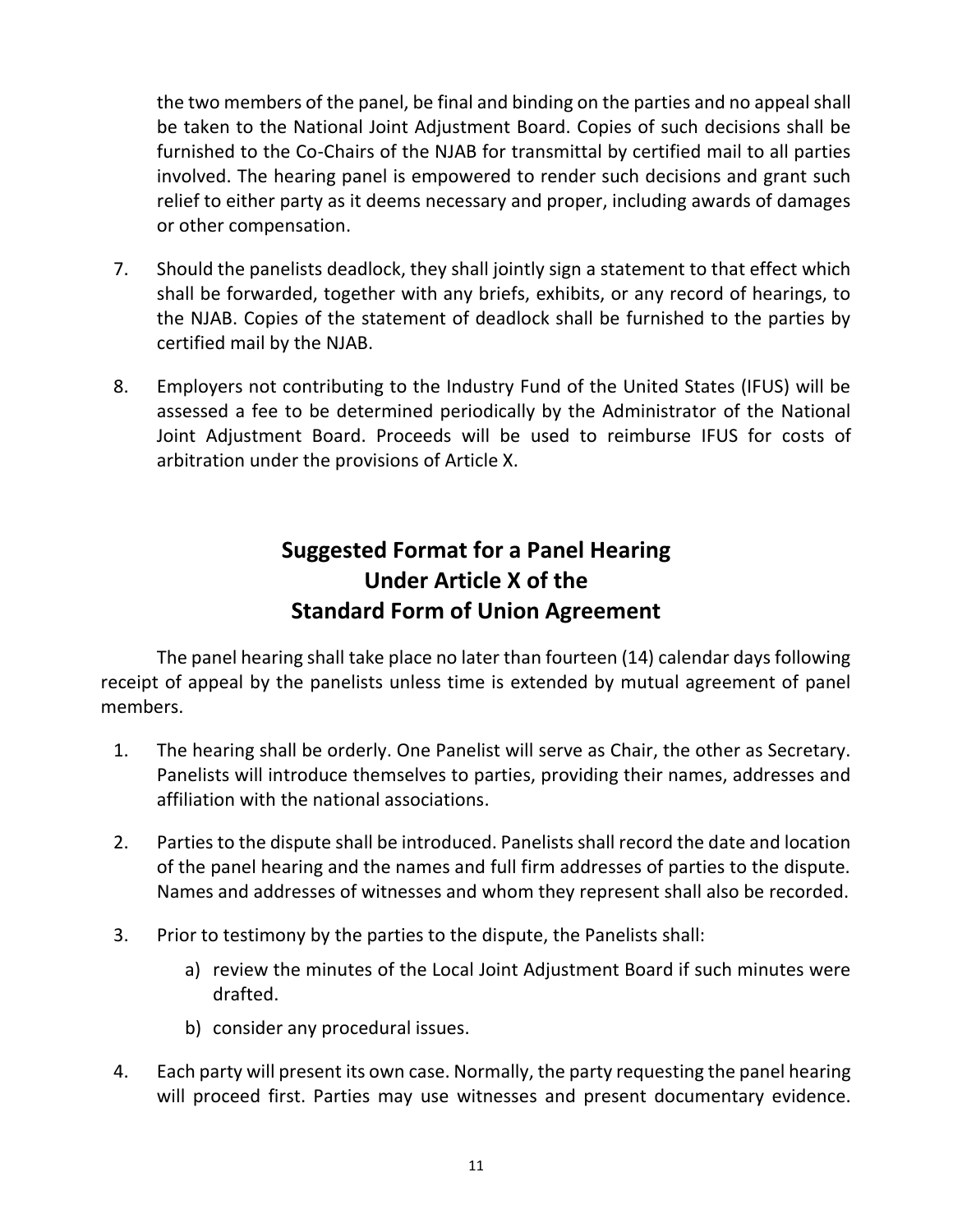Parties submitting documentary evidence must provide a copy to each Panelist and to the other party to the dispute.

- 5. After both parties have presented their positions, each party will be offered a rebuttal to dispute facts. Following rebuttal, the Panelists may direct additional questions to the parties.
- 6. Parties will be permitted to summarize their positions.
- 7. The hearing will adjourn and the panelists will meet in Executive Session in an attempt to reach agreement.
- 8. Both Panelists must sign the minutes of the meeting. If Panelists cannot agree on the contents of the minutes, they may make separate submissions.
- 9. Copies of the Panelists' decision shall be furnished to the NJAB for distribution to the respective parties.
- 10. The Panelists' decision should issue within fourteen (14) days of the panel hearing. However, if the Panelists do not issue a decision within 14 days of the panel hearing, either party may appeal the matter to the NJAB. If the Panelists issue a decision after fourteen (14) days, but before the next regularly-scheduled meeting of the NJAB, the Panelists' decision shall be effective.
- 11. An appeal of a deadlocked panel decision to the NJAB must be filed no later than thirty (30) days after the Panelists' decision is mailed to the parties.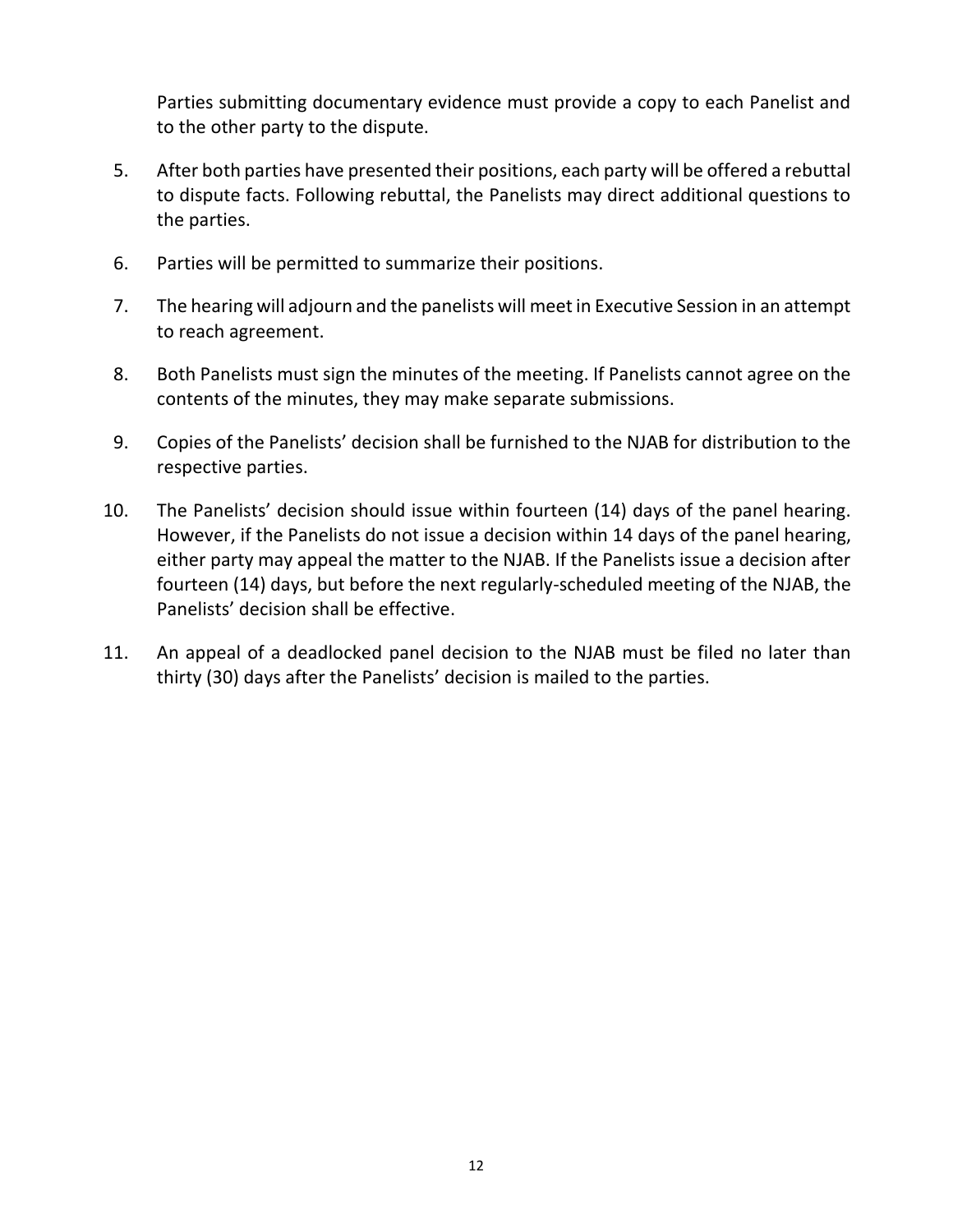## **NATIONAL JOINT ADJUSTMENT BOARD HEARING PROCEDURES UNDER ARTICLE X, SECTION 4**

## **GRIEVANCE HEARINGS**

- 1. Should the Panelists fail to issue a decision within fourteen (14) days after the hearing, either party may appeal the matter to the NJAB. However, if the Panelists issue a decision after fourteen (14) days, but before the next regularly-scheduled meeting of the National Joint Adjustment Board, then the Panelists' decision shall be effective.
- 2. In the event the hearing panel is unable to resolve the dispute, either party or the parties jointly may, not later than thirty (30) days after the mailing by certified mail of the notice of deadlock, petition the National Joint Adjustment Board to hear and decide the dispute.

 To be docketed for any meeting, submissions must be mailed no later than twenty-one (21) days prior to the next scheduled meeting date; submissions mailed between twenty-one (21) and twenty-five (25) days prior to the next scheduled meeting date must be sent by overnight mail service. Submissions postmarked later than these deadlines will be docketed for the following meeting. In the event one party has refused to sign a submission, the party sending it to the NJAB must send the submission simultaneously to the other party.

 Application for the services of the National Joint Adjustment Board under Article X, Section 4 shall be made in writing and such application shall contain an explanation of the nature of the dispute, shall have attached the minutes of the proceedings had before the Local Joint Adjustment Board, if applicable, which considered the dispute and such other pertinent documents as may have been submitted to the hearing panel. (See pp. 24-25) Ten (10) copies of said application and the attachments thereto (including ten (10) copies of involved collective bargaining agreements and addenda thereto) shall be filed at least twenty-one (21) calendar days prior to the next meeting of the NJAB. The information submitted must be **assembled in 10 collated sets. Applications for the Board's services made by either party shall be mailed simultaneously to the NJAB, as well as to the other parties to the dispute.** 

- the issues and evidence presented to the panelists except that each party to the dispute shall be permitted to have one (1) individual appear before the Board for the purpose of presentation of any oral argument, including the answering of any questions directed to him/her by the Board. 3. Hearings before the National Joint Adjustment Board shall be confined in general to
- 4. Should the National Joint Adjustment Board agree upon a decision by majority vote, except as otherwise provided in Sections 8 and 10 of Article X, it shall be final and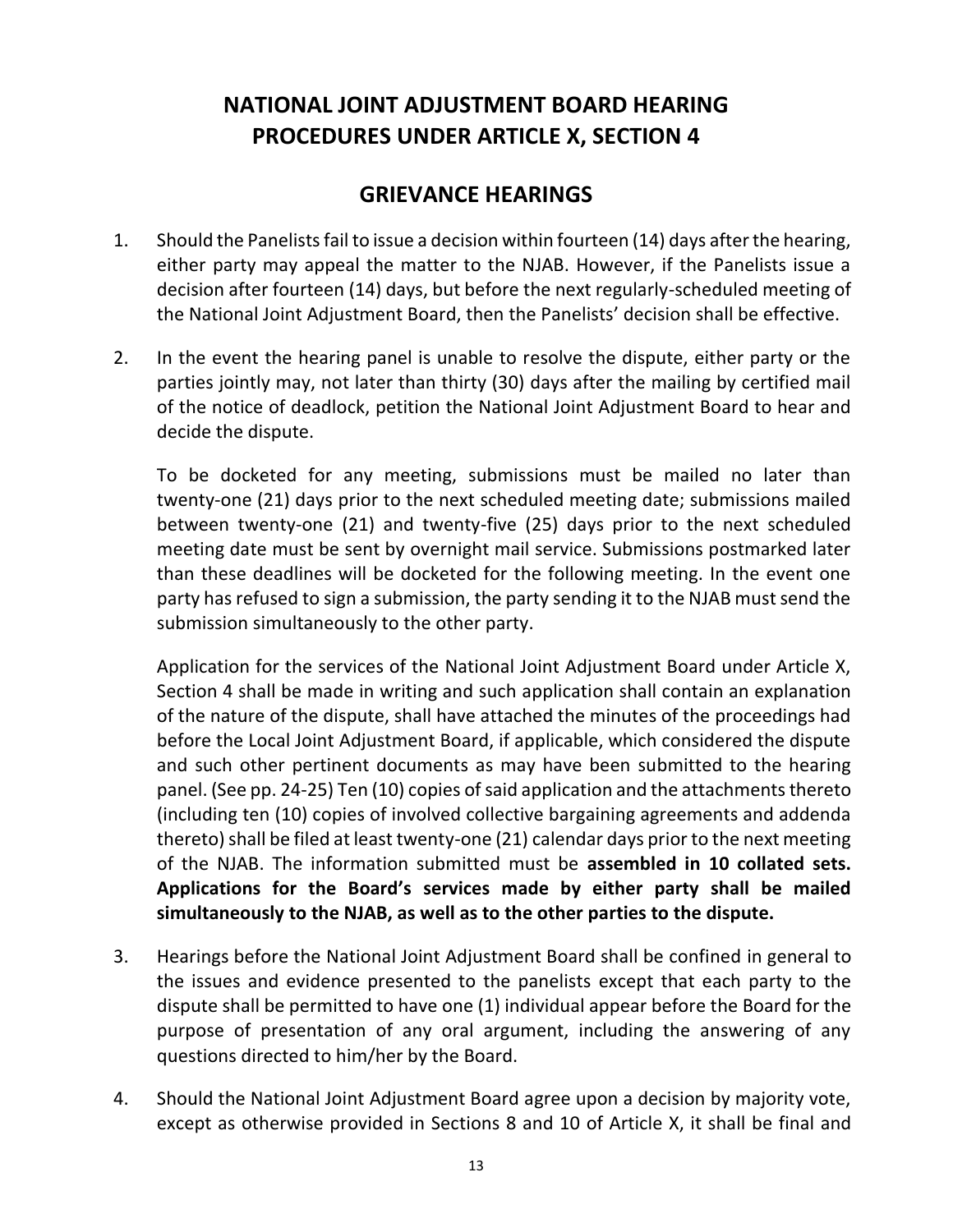binding upon the parties and be reduced to writing, with copies thereof furnished to all parties to the dispute. The Board is empowered to render such decisions and grant such relief to either party as it deems necessary or proper, including awards of damages or other compensation.

- 5. Any procedural issue not raised before the NJAB shall be deemed to have been waived.
- 6. Should the National Joint Adjustment Board fail to agree, the case shall be closed, the parties shall revert to the status which existed at the termination of the proceedings of the Local Joint Adjustment Board and their legal rights shall be the same as they were at that time.
- 7. No National Joint Adjustment Board member shall serve in any case in which his/her own local union, company or local employer association is involved, or in which he/she has served as a panel member.
- 8. A quorum of the National Joint Adjustment Board shall consist of three (3) Management members and three (3) Union members. When the NJAB establishes more than one panel to hear cases at any meeting a quorum for such panels shall consist of two (2) Union members and two (2) Management members. In the event any member of the NJAB is unable to attend a meeting the appropriate Co-Chair may designate an alternate to act in place of an absent member.
- 9. Union members and Management members of the National Joint Adjustment Board shall be entitled to an equal number of votes at any hearing. Should a quorum, but not the full Board, be present at any meeting, the vote of an absent Management member shall be prorated among the attending Management members, and the vote of an absent Union member shall be prorated among the attending Union members. Voting shall be by voice vote.
- 10. The Chairpersonship of the Board shall be alternated between Union and Management.
- 11. The parties to any dispute processed in accordance with the provisions of this Agreement shall each pay the expenses incurred by them in connection therewith.
- 12. Employers not contributing to the Industry Fund of the United States (IFUS) will be assessed a fee to be determined periodically by the Administrator of the National Joint Adjustment Board. Proceeds will be used to reimburse IFUS for costs of arbitration under the provisions of Article X.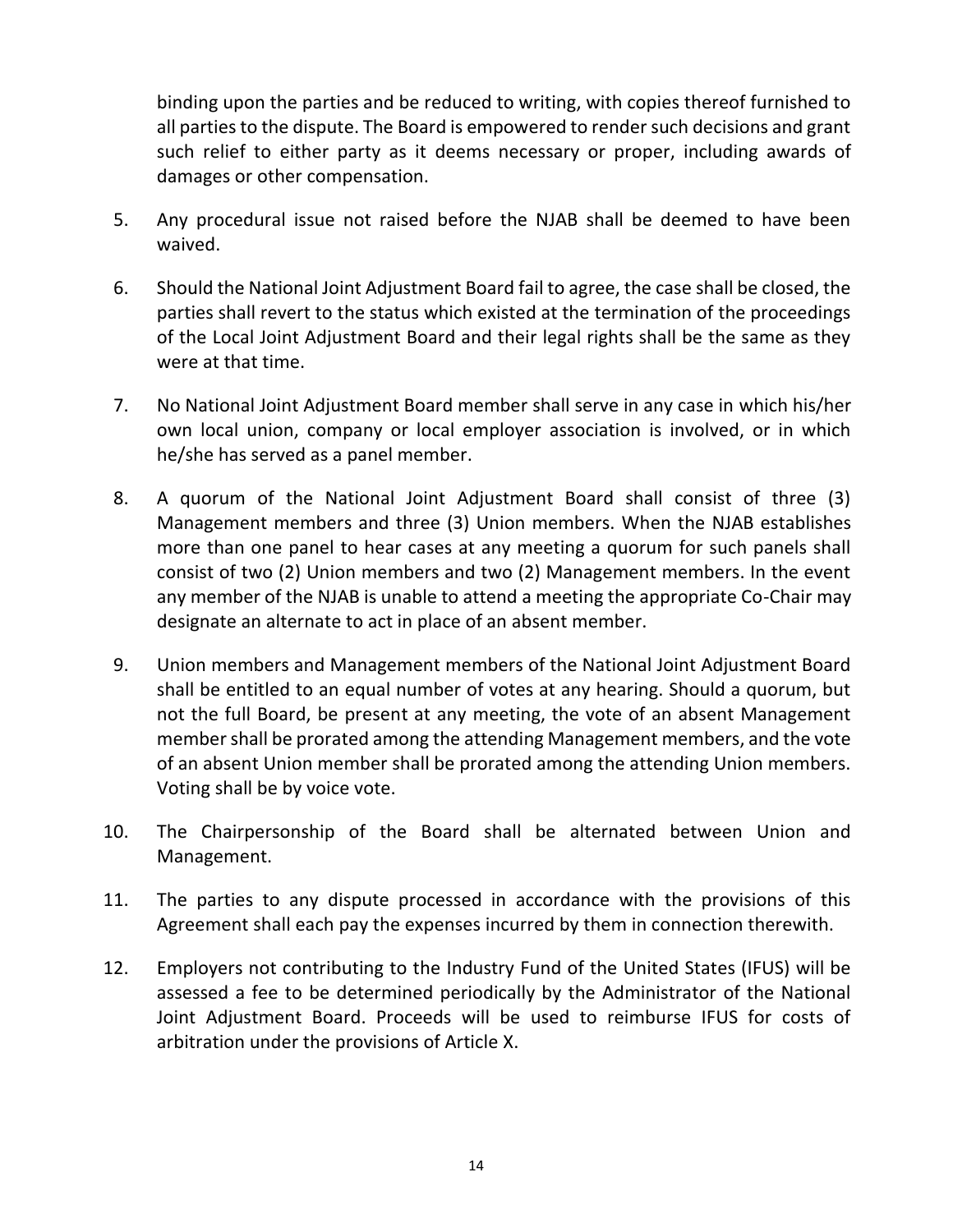## **PROCEDURES UNDER ARTICLE X, SECTION 8 OF THE STANDARD FORM OF UNION AGREEMENT**

### **SUBMITTAL PROCEDURE**

 If negotiations for a new agreement have not been successfully concluded prior to the expiration date of the current agreement, or if either party believes that there has been insufficient progress in negotiations, the parties shall, for the purpose of this procedure, be considered deadlocked within the meaning of Article X, and the services of the NJAB shall be invoked. Notice thereof shall be given by either party or both to the National Joint Adjustment Board. Such notice shall constitute a request for the services of the National Joint Adjustment Board and shall be supplemented with submissions signed jointly by the parties. (See pp. 26-31) In the event one party refuses to sign the submission, the National Joint Adjustment Board will consider a unilateral submission.

 To be docketed for any meeting, submissions must be mailed no later than twenty-one (21) days prior to the next scheduled meeting date; submissions mailed between twenty-one (21) and twenty-five (25) days prior to the next scheduled meeting date must be sent by overnight mail service. Submissions postmarked later than these deadlines will be docketed for the following meeting. In the event one party has refused to sign a submission, the party sending it to the NJAB must send the submission simultaneously to the other party.

 counting the wage/fringe package and contract duration or changes to the SFUA adopted by the sponsoring national associations, the parties must be prepared to negotiate on site. The determine that it may facilitate resolution of the dispute. The Co-Chairs may assign a management and a union member of the NJAB to facilitate such discussions between the If there are more than three (3) unresolved issues, proposed by either party, not Co-Chairs may require the parties to negotiate onsite at any time the Co-Chairs jointly parties.

 While the above language is designed to encourage local bargaining, the Co-Chairs may jointly decide to hear a case regardless of the number of issues.

 Such submission shall contain ten (10) copies of the required information. (See pp.  26-31) Each packet must be **assembled in collated sets**, each of which must contain the following:

- 1. Names and addresses of all parties to the dispute.
- 2. A listing of all issues involved in the negotiations which have been settled and those which remain in dispute. Each party should limit its submission of unresolved issues to three (3) items (not counting the wage/fringe package, contract duration, or changes to the SFUA adopted by the sponsoring national associations.) For purposes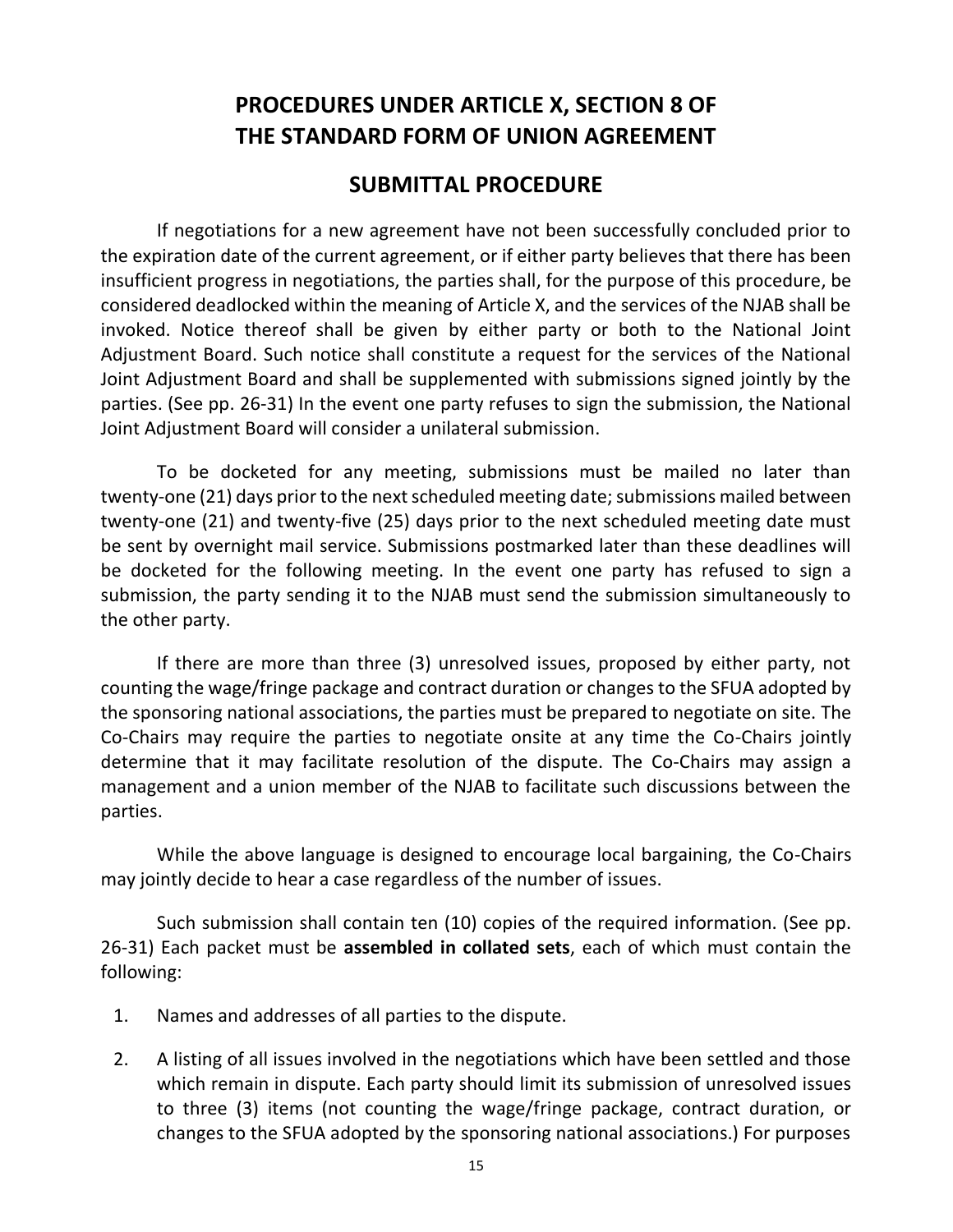of counting issues, the party proposing a change to the existing contract language will be responsible for the issue. Regarding items which remain in dispute, the old language will remain in effect, unless otherwise modified by the NJAB decision.

- 3. Evidence that Article X, Section 8 is contained in the current agreement.
- 4. Tabulation of the journeymen's hourly wage scale for the past six years and for the next three years in the local area for plumbers, steamfitters, electricians, carpenters and iron workers.
- 5. Tabulation of fringe benefits such as health and welfare, vacations and the like for the above trades including cost to employer in cents per hour. It would be helpful in the tabulation to also have the first column list sheet metal workers benefits so that immediate comparison can be afforded.
- 6. Information concerning the wage rates and fringe benefit package for all sheet metal locals or contractual areas immediately adjacent to the area in dispute.
- 7. Statistical information reflecting the market share of signatory sheet metal contractors in the geographic area covered by the collective bargaining agreement, for all sheet metal work covered by that agreement. The submittal must explain in sufficient detail how that statistical information was compiled.
- 8. Statement of the anniversary date of agreement.
- 9. Negotiating minutes.
- 10. The labor agreement.
- 11. Such additional data as may be helpful to the NJAB in order to evaluate the issues in dispute.
- 12. The Co-Chairs may return any submission to the parties and decline to consider such dispute if the Co-Chairs jointly determine that the submission does not comply with decision. In such a circumstance, the Co-Chairs shall establish a deadline by which a new submittal must be received if the matter is to be considered by the NJAB at its these Procedural Rules, or, if it is not sufficiently clear to permit the NJAB to render a next regularly scheduled meeting.
- 13. Employers not contributing to the Industry Fund of the United States (IFUS) will be assessed a fee to be determined periodically by the Administrator of the National Joint Adjustment Board. Proceeds will be used to reimburse IFUS for costs of arbitration under the provisions of Article X.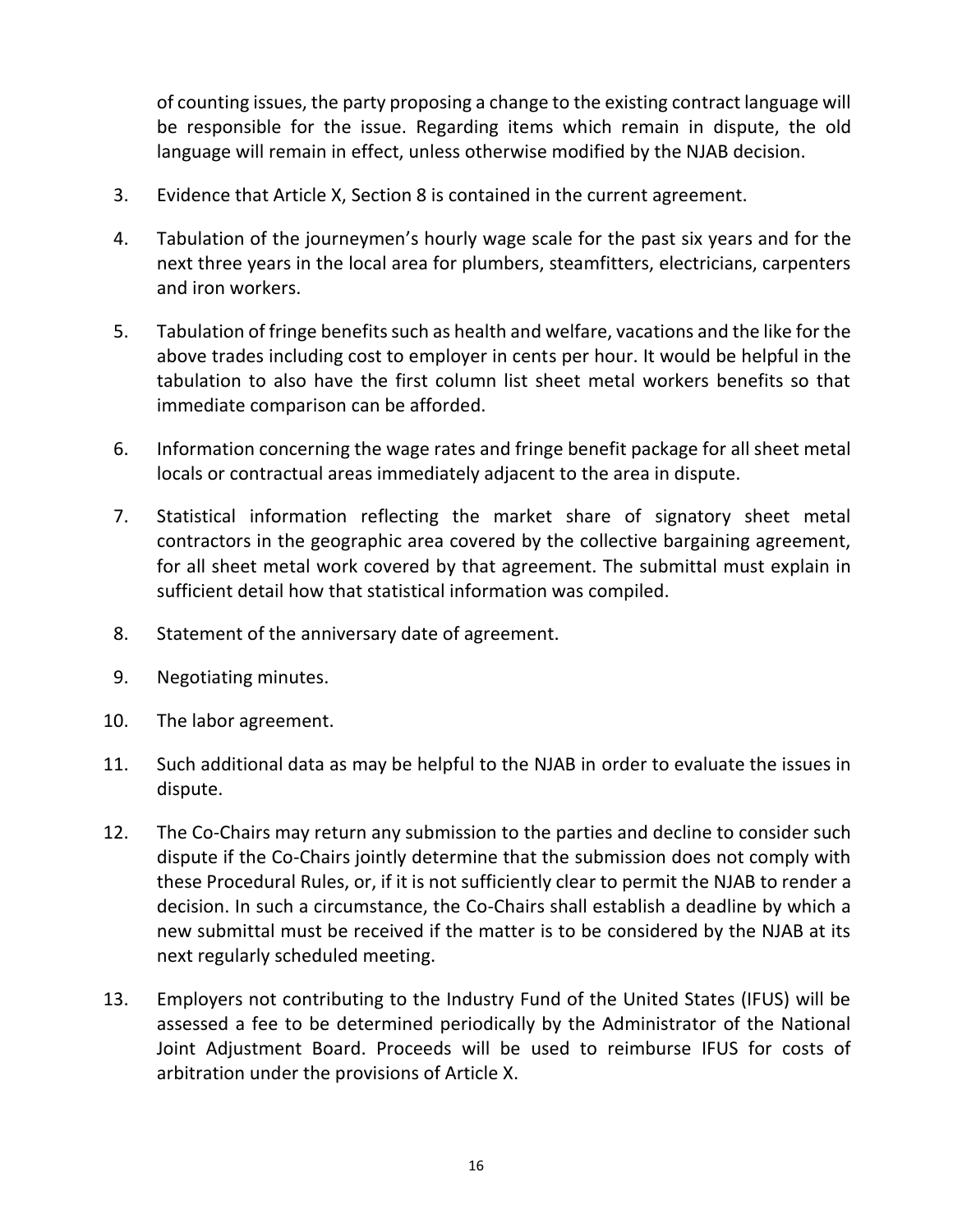### **MEDIATION PROCEDURE**

 If the Co-Chairs of the NJAB believe the dispute might be adjusted without going to representative who shall proceed to the locale where the dispute exists as soon as convenient, attempt to mediate the differences between the parties and bring about a final hearing before the National Joint Adjustment Board, each will then designate a panel mutually acceptable agreement.

 These individuals are not arbitrators but are mediators who will have a background of the needs and aims of the parties to the dispute. They will confer with each other and the parties to the dispute and attempt to bring the parties into agreement using all of the skill and diplomacy which can be marshalled in a true mediation process. They can conclude the dispute only if a voluntary agreement is reached and accepted by the parties involved. An agreement reached and accepted through mediation shall immediately thereafter be expressed in writing and signed in the same manner as any renewal of a labor agreement requires. In the event of a failure to reach a voluntary settlement at this level even though the two mediators agree between themselves as to proper or appropriate terms therefor such terms for settlement or agreement proposed by the mediators will not be reduced to writing or reported to the Co-Chairs of the NJAB. Instead, the mediators shall have the parties to the dispute reduce to writing the points of disagreement that remain and submit same to the Co-Chairs of the NJAB with the statement that they request that the matter be placed on the docket for hearing at the next meeting of the National Joint Adjustment Board. The two panel mediators shall meet and report with respect to the results of their mediation efforts to the Co-Chairs of the NJAB within ten (10) days of their original assignment.

#### **SUBCOMMITTEE PROCEDURE**

 If the Co-Chairs of the NJAB believe that a matter may be more properly heard and determined in the local area each will designate a subcommittee member who shall proceed to the locale where the dispute exists for the purpose of conducting a hearing between the parties. Subcommittee members designated by the Co-Chairs need not be regular members of the Board.

 These subcommittees will function as arbitrators and be authorized to resolve the dispute. They are also authorized to issue a partial award reducing the number of issues to be submitted to the Board. If they are unable to resolve the entire dispute, the matter shall be heard by the National Joint Adjustment Board.

 Decisions of these subcommittees shall be final and binding upon the parties, reduced to writing, signed and mailed to the National Joint Adjustment Board for distribution to the parties as soon as practicable after the decision has been reached.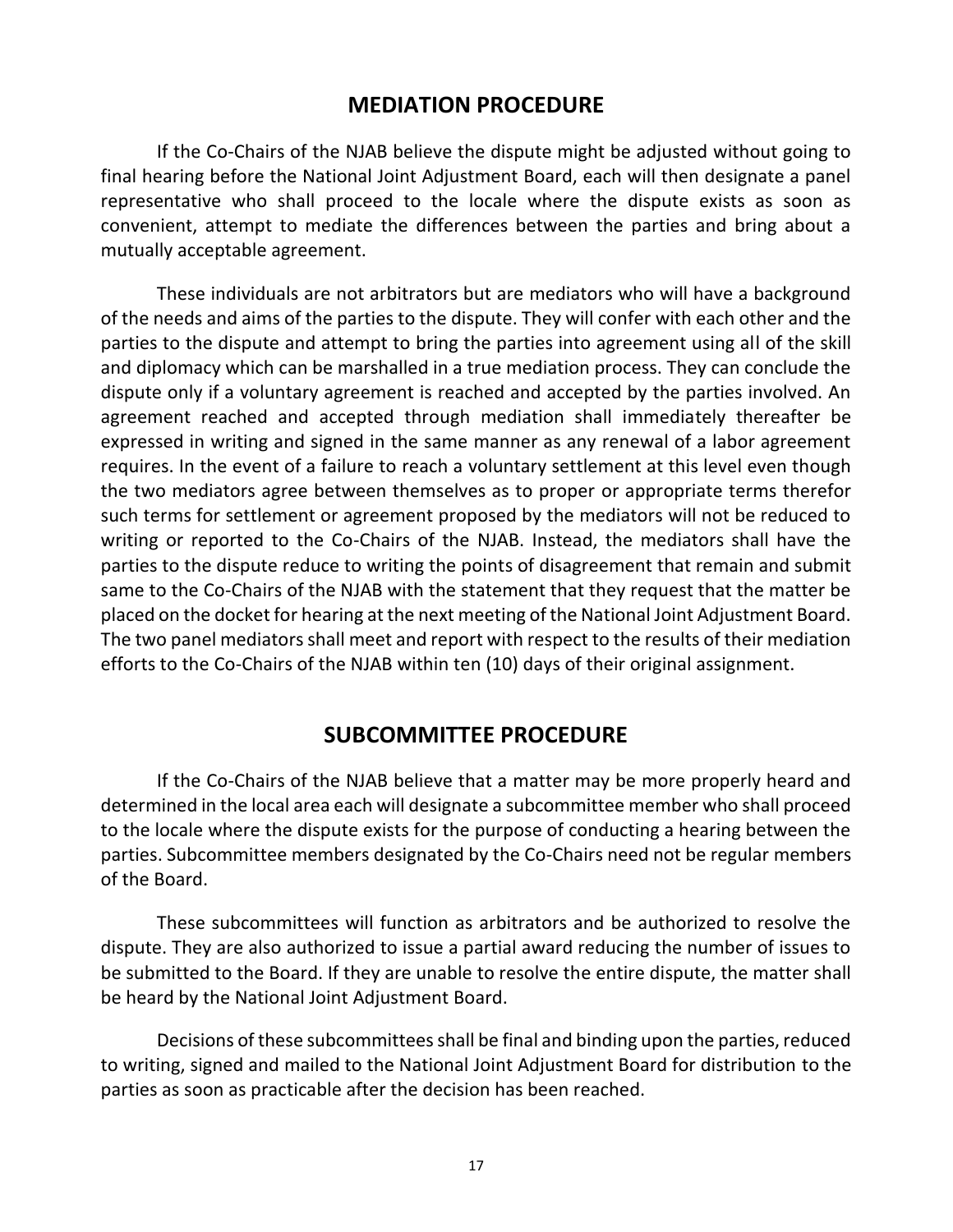#### **NJAB BRIEFS AND ORAL PRESENTATION**

 Each party through a designated representative will be given the opportunity to present oral argument and to answer any questions which may be raised by members of the Board. In addition to the oral argument, and at least three (3) business days prior thereto, parties may file ten (10) copies of briefs expressing their views with the NJAB. Such briefs will be distributed among the Board members in advance of the hearing. **There must also be an exchange of briefs between the parties at the same time of filings as well as any other written arguments so that each party may know what has been filed in writing by the other party in advance of the oral argument.** 

 The National Joint Adjustment Board can best perform its obligations if the statement of facts and arguments set forth in a brief are concise and specific. Use letter size paper (8½  X 11). **Briefs shall be no longer than ten (10) pages. The letter of transmittal should also state that an additional copy of the brief has been provided to all other parties in the dispute.** 

 Representatives of each party in turn will be given an opportunity to present any additional facts and summarize their positions. Documentary evidence in addition to that provided with the NJAB submission will not be accepted at the hearing unless its submission is consented to by the other party or if it has been requested by a Board member and approved by the Chair presiding at the Board hearing.

#### **WITHDRAWAL OF ISSUES**

 At any time prior to a decision of the National Joint Adjustment Board a case may be withdrawn by mutual consent or any issues may be withdrawn by the party asserting them.

#### **DECISION OF THE NJAB**

 The decision of the Board shall be confined to the disputed issue or issues presented to it unless withdrawn or modified by the mutual consent of the parties in writing.

 A unanimous decision of the Board shall be final and binding upon the parties, reduced to writing, signed and mailed to the parties as soon as practicable after the decision has been reached. Unless a different date is agreed upon mutually between the parties or is directed by the unanimous decision of the National Joint Adjustment Board, all effective dates in the new agreement shall be retroactive to the date immediately following the expiration of the expiring agreement.

 Should the National Joint Adjustment Board fail to reach a unanimous decision, the parties shall be notified immediately in writing.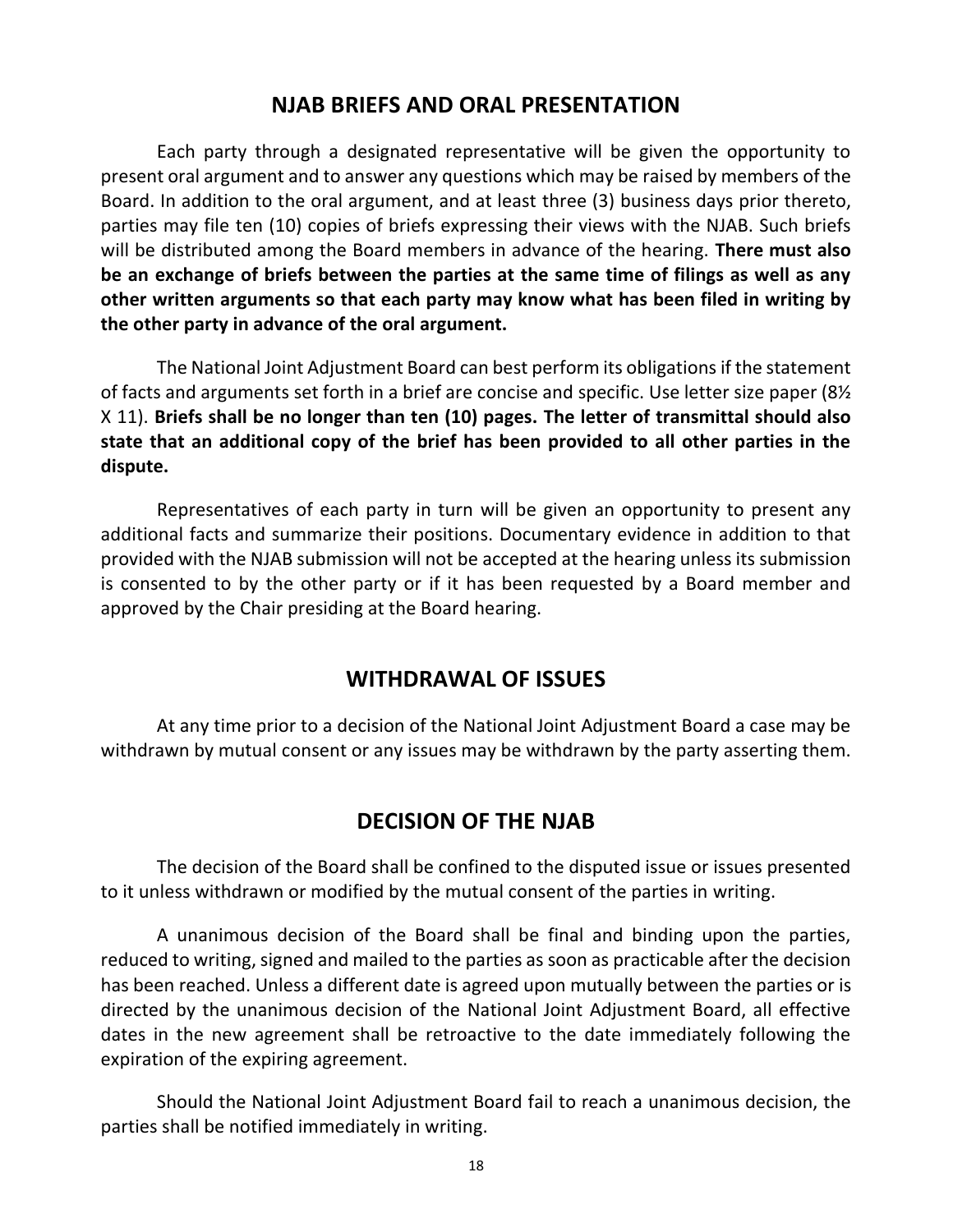There shall be no cessation of work by strike or lockout unless and until said Board fails to reach a unanimous decision and the parties have received written notification by mail of its failure, or unless the procedures have been terminated prior to a decision by the Board because of withdrawal of the issues or failure to comply with time limits which have not been waived or extended by the Board.

 In the event of non-compliance within thirty (30) calendar days following the mailing of a decision of a Local Joint Adjustment Board, Panel, or the National Joint Adjustment Board, a local party may enforce the award by any means including proceedings in a court of competent jurisdiction in accord with applicable state and federal law. If the party seeking to enforce the award prevails in litigation, such party shall be entitled to its costs and attorney's fees in addition to such other relief as is directed by the courts. Any party that unsuccessfully challenges the validity of an award in a legal proceeding shall also be liable for the costs and attorney's fees of the opposing parties in the legal proceedings.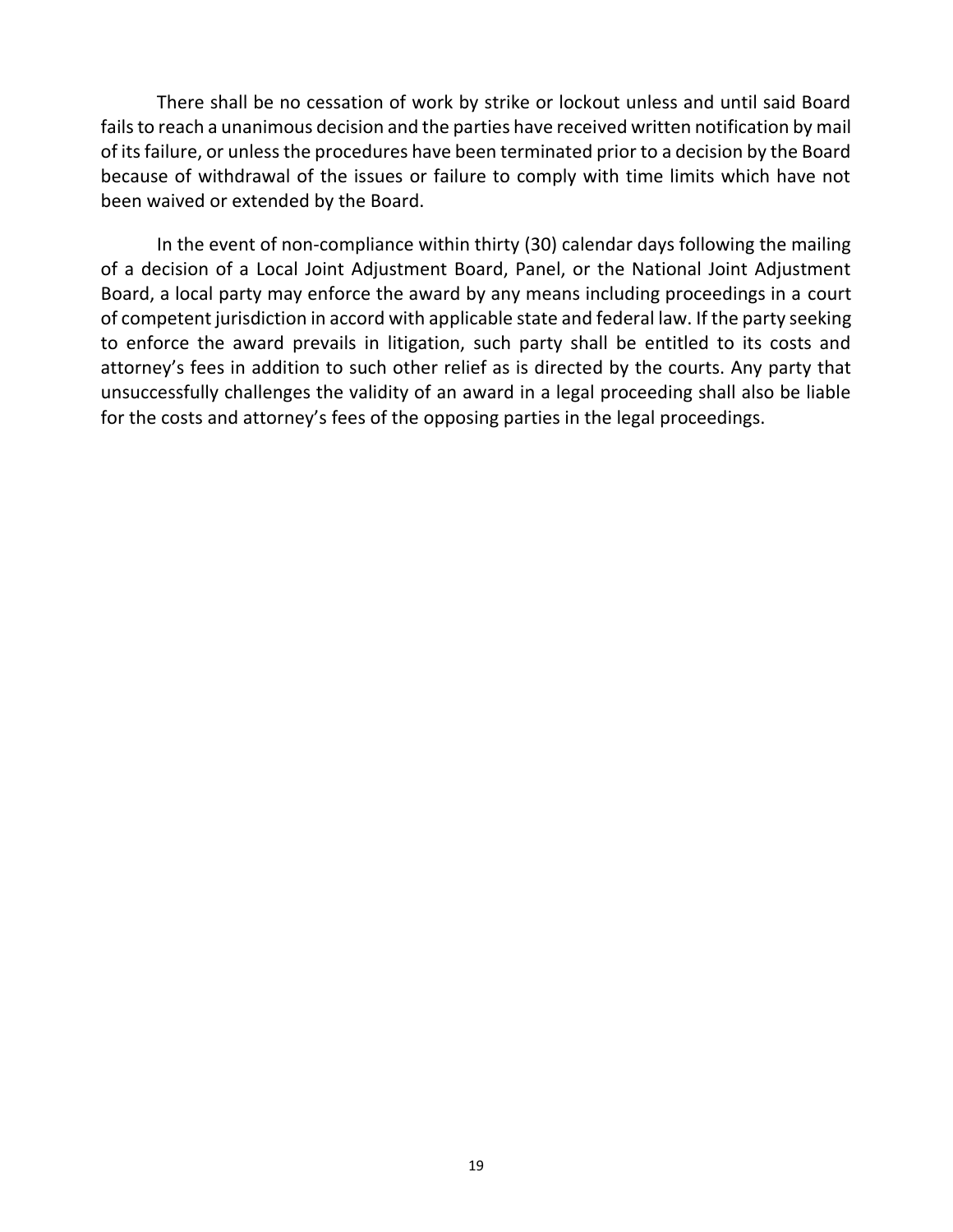## **Sheet Metal Industry Grievance Form**

#### **Article X, Section 1 Compliance**

(TO BE SUBMITTED WITH EACH FORMAL REQUEST FOR A LOCAL JOINT ADJUSTMENT BOARD HEARING.)

| 1. Date of Filing.                 | 2. Name, Address, Phone, Fax, Local Union<br>and Union Representative Involved. | 3. Name, Address Phone, Fax and<br>Representative of Employer Involved. |
|------------------------------------|---------------------------------------------------------------------------------|-------------------------------------------------------------------------|
| 4. Date of Alleged Violation.      |                                                                                 |                                                                         |
| 5. Project, Site or Shop Involved. |                                                                                 | 6. Address of Involved Project, Site or Shop.                           |

7. Nature of Grievance.

8. Article(s) and Section(s) of Agreement Alleged Violated.

9. Date the Local Union Representative and Employer Representative Were Notified of the Grievance.

10. Record of Attempts to Resolve Grievance Under Article X, Section 1.

| a. Date of Contact. |             |  |  |  | b. Type of Contact. (Check one of each attempt) | c. Results of Contact. (Use other side if necessary.) |
|---------------------|-------------|--|--|--|-------------------------------------------------|-------------------------------------------------------|
|                     | 5<br>4<br>3 |  |  |  |                                                 |                                                       |
|                     |             |  |  |  | 1. Telephone                                    |                                                       |
|                     |             |  |  |  | 2. Letter                                       |                                                       |
|                     |             |  |  |  | 3. Fax                                          |                                                       |
|                     |             |  |  |  | 4. Email                                        |                                                       |
|                     |             |  |  |  | 5. Other                                        |                                                       |

#### \*\*\*\* **ARTICLE X**

 SECTION 1. Grievances of the Employer or the Union, arising out of interpretation or enforcement of this Agreement, shall be settled between the Employer directly involved and the duly authorized representative of the Union, if possible. Both parties may participate in conferences through representatives of their choice.

 To be valid, grievances must be raised within thirty (30) calendar days following the occurrence giving rise to the grievance, or, if the occurrence was not ascertainable, within thirty (30) calendar days of the first knowledge of the facts giving rise to the grievance.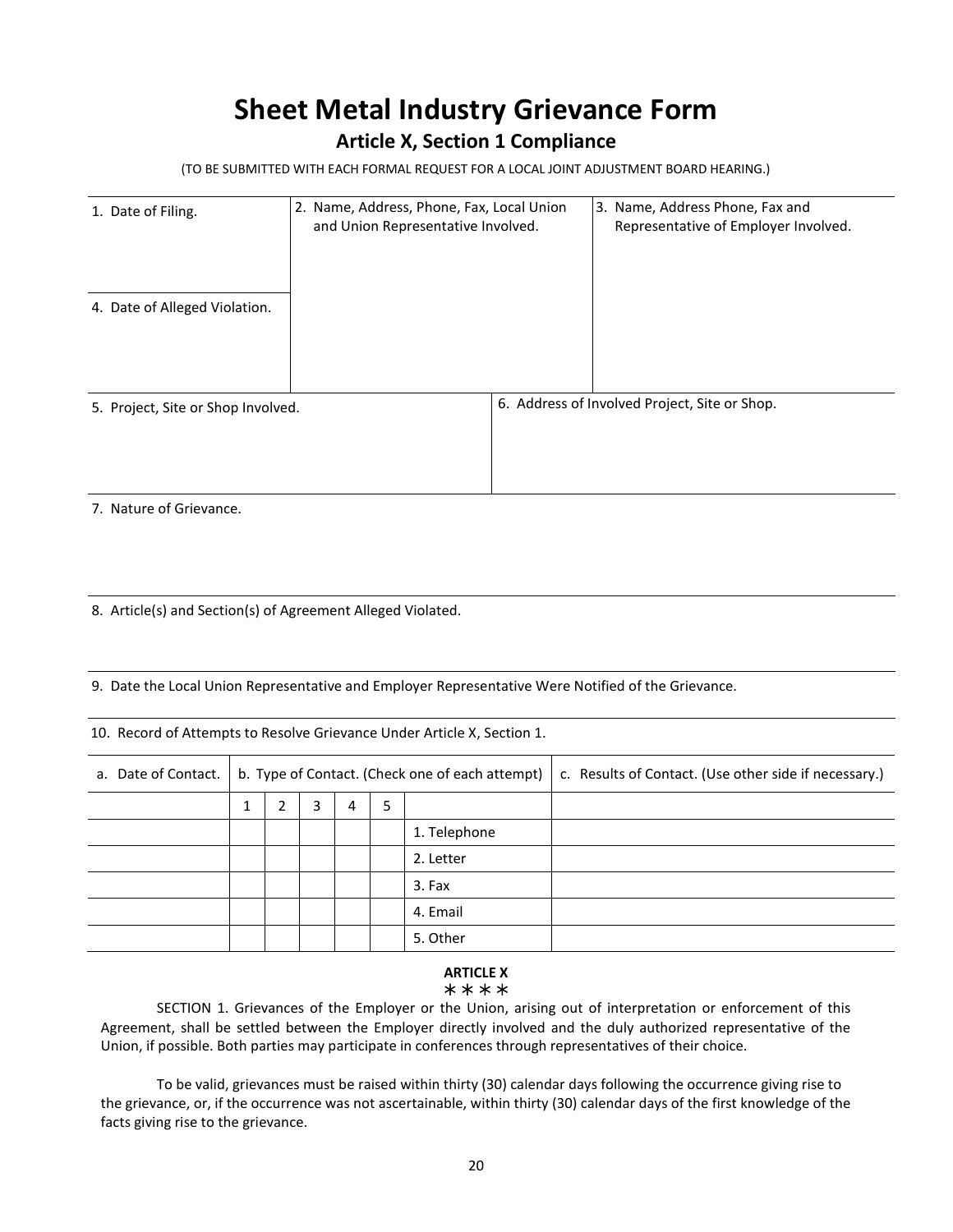## **APPLICATION FOR SERVICES OF A PANEL AND HEARING UNDER ARTICLE X, SECTION 3 OF THE STANDARD FORM OF UNION AGREEMENT**

#### 1. Names and Addresses of Parties to Dispute

| Phone: | Fax: | E-mail: | <b>EMPLOYER</b>    |
|--------|------|---------|--------------------|
|        |      |         |                    |
| Phone: | Fax: | E-mail: |                    |
|        |      |         | <b>LOCAL UNION</b> |

 2. Nature of Dispute: Give brief statement of pertinent facts, including dates, position of parties involved and relevant provisions of involved Union Agreement or addenda thereto.

(If above space is not sufficient, attach this information as an Exhibit)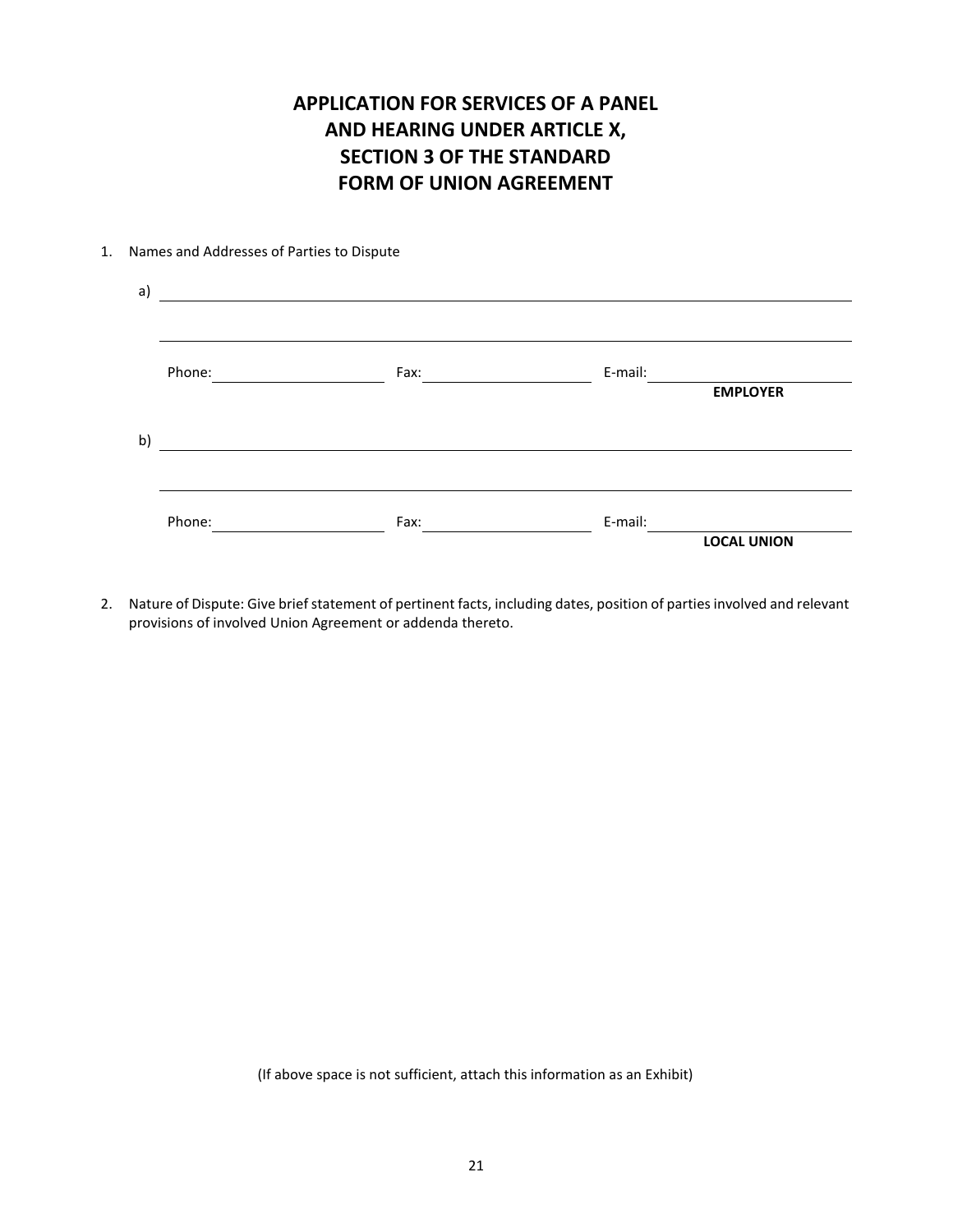3. Attach all of the following. Complete checklist before mailing to ensure that all information is enclosed. *Assemble the information in sets so that each of your 6 packets contains one (1) copy of each separate item.* 

| $\Box$ Six (6) copies of the application. |  |
|-------------------------------------------|--|
|-------------------------------------------|--|

 $\Box$  Six (6) copies of the involved collective bargaining agreement and addenda.

- $\Box$  Six (6) copies of minutes of Local Joint Adjustment Board, if applicable, signed by one representative of Management and one representative of Labor. (If minutes are verbatim, give summary only and hold verbatim minutes for the use of the panel – attach Summary as Exhibit.)
- $\Box$  Six (6) copies of the findings and decision of the LJAB.
- 4. Date of hearing before the Local Joint Adjustment Board.
	- a) All applications with documents shall be filed with the National Joint Adjustment Board.

Date:

Employer

Local Union

 If this submission is not signed by both parties, by signing below, I certify that I have provided a copy of this submission to the other party to this dispute.

Name

Date

 **YOUR ATTENTION IS DIRECTED TO PARAGRAPH 5 OF THE PROCEDURAL RULES OF THE NATIONAL JOINT ADJUSTMENT BOARD FOR PANEL HEARINGS WHICH PROVIDES THAT HEARINGS SHALL BE CONFINED IN GENERAL TO THE SPECIFIC ISSUES PRESENTED BY THE PARTIES TO THE LOCAL JOINT ADJUSTMENT BOARD ADJUSTMENT BOARD. IT IS THUS IMPORTANT THAT** *ALL* **OF THE INFORMATION CALLED FOR IN THIS AND, IN GENERAL, TO THE EVIDENCE PRODUCED AT THE HEARING CONDUCTED BY THE LOCAL JOINT APPLICATION BE FILED IF THE RECORD IS TO BE COMPLETE.**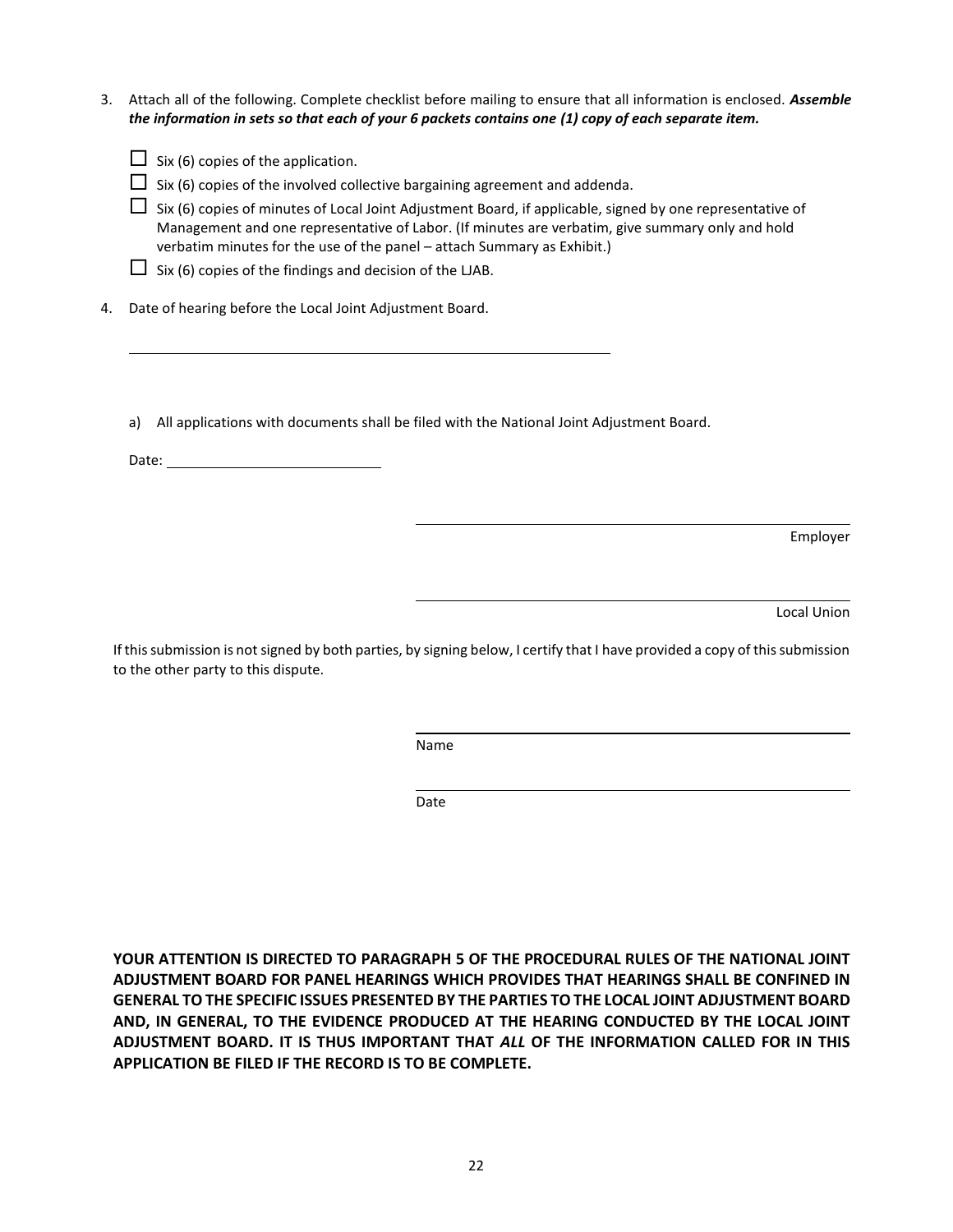## **APPLICATION FOR SERVICES OF THE NATIONAL JOINT ADJUSTMENT BOARD FOR THE SHEET METAL INDUSTRY UNDER ARTICLE X, SECTION 4**

#### 1. Names and Addresses of Parties to Dispute

| Phone: | Fax: | E-mail:            |  |
|--------|------|--------------------|--|
|        |      | <b>EMPLOYER</b>    |  |
|        |      |                    |  |
|        |      |                    |  |
|        |      |                    |  |
| Phone: | Fax: | E-mail:            |  |
|        |      | <b>LOCAL UNION</b> |  |

2. Nature of Dispute: Give brief statement of the pertinent facts, dates, position of applicant or applicants and quote relevant provisions of the involved Union Agreement or addenda thereto.

(If above space is not sufficient, attach this information as an Exhibit)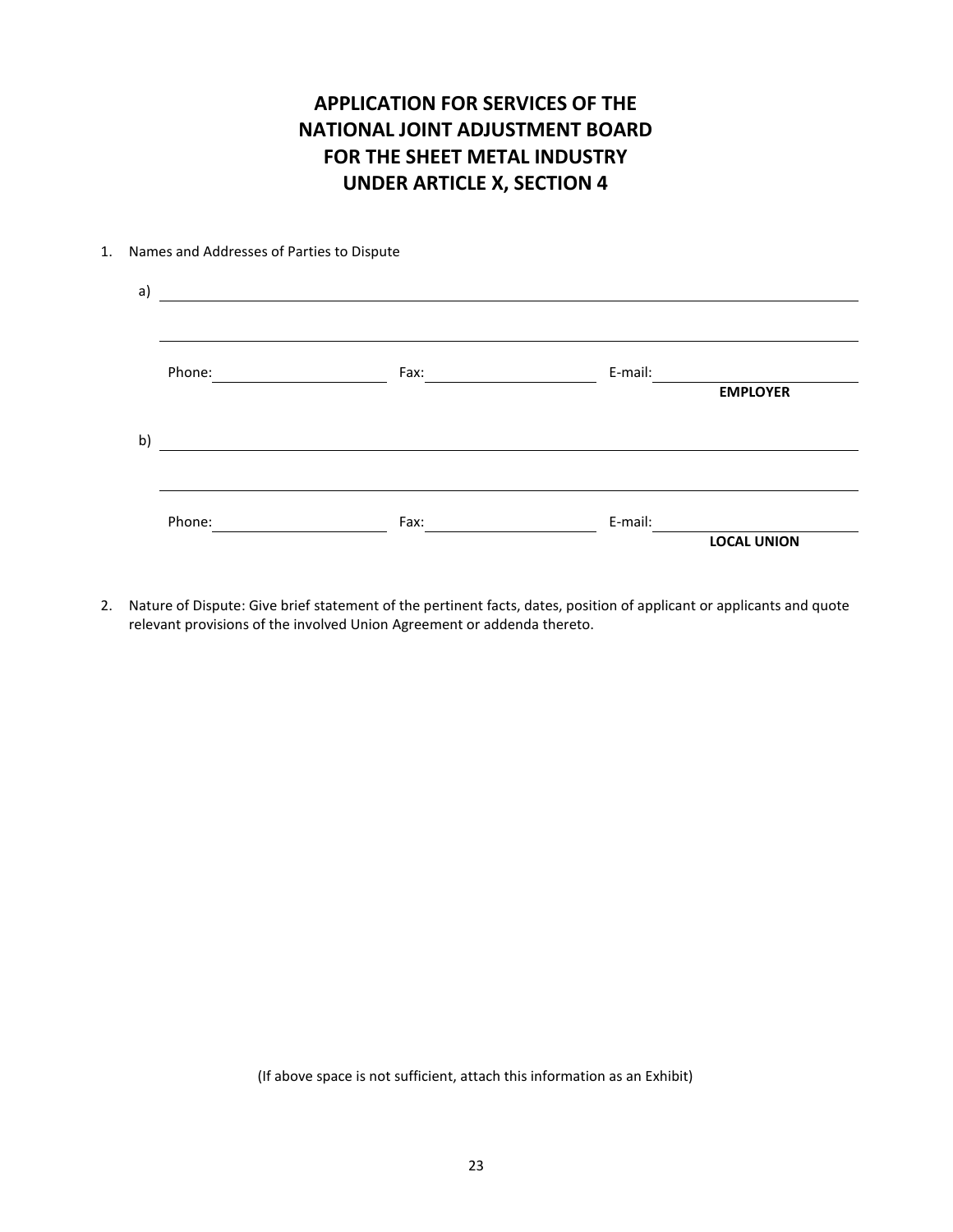| 3. | Attach all of the following. Complete checklist before mailing to ensure that all information is enclosed. Assemble<br>the information in sets so that each of your 10 packets contains one (1) copy of each separate item.                                                                                                                                                                                                                                                                                                                  |
|----|----------------------------------------------------------------------------------------------------------------------------------------------------------------------------------------------------------------------------------------------------------------------------------------------------------------------------------------------------------------------------------------------------------------------------------------------------------------------------------------------------------------------------------------------|
|    | Ten (10) copies of the application, together with ten (10) copies of the involved collective bargaining<br>agreement and addenda shall be filed.<br>Ten (10) copies of the minutes of the Local Joint Adjustment Board, if applicable, and all other documents or<br>exhibits presented at the panel hearing. (If minutes are verbatim give summary only and hold verbatim<br>minutes for the use of the National Joint Adjustment Board - attach Summary as Exhibit.)<br>Ten (10) copies of the findings and decision of the panel hearing. |
| 4. | Date of hearing before the Local Joint Adjustment Board.                                                                                                                                                                                                                                                                                                                                                                                                                                                                                     |
| 5. | Date of Hearing before the Panel.                                                                                                                                                                                                                                                                                                                                                                                                                                                                                                            |
|    | All applications with documents shall be filed with the National Joint Adjustment Board.<br>a)<br>Date: the contract of the contract of the contract of the contract of the contract of the contract of the contract of the contract of the contract of the contract of the contract of the contract of the contract of the cont                                                                                                                                                                                                             |
|    | Employer                                                                                                                                                                                                                                                                                                                                                                                                                                                                                                                                     |
|    | Local Union                                                                                                                                                                                                                                                                                                                                                                                                                                                                                                                                  |

 If this submission is not signed by both parties, by signing below, I certify that I have provided a copy of this submission to the other party to this dispute.

Name

Date

 **YOUR ATTENTION IS DIRECTED TO PARAGRAPH 3 OF THE PROCEDURAL RULES OF THE NATIONAL JOINT ADJUSTMENT BOARD FOR ARTICLE X §4 PROCEEDINGS WHICH PROVIDES THAT HEARINGS SHALL BE CONFINED IN GENERAL TO THE RECORD MADE AND THE ISSUES AND EVIDENCE PRESENTED TO THE PANELISTS DURING THE ARTICLE X §3 PANEL HEARING. IT IS THUS IMPORTANT THAT** *ALL* **OF THE INFORMATION CALLED FOR IN THIS APPLICATION BE FILED IF THE RECORD IS TO BE COMPLETE.**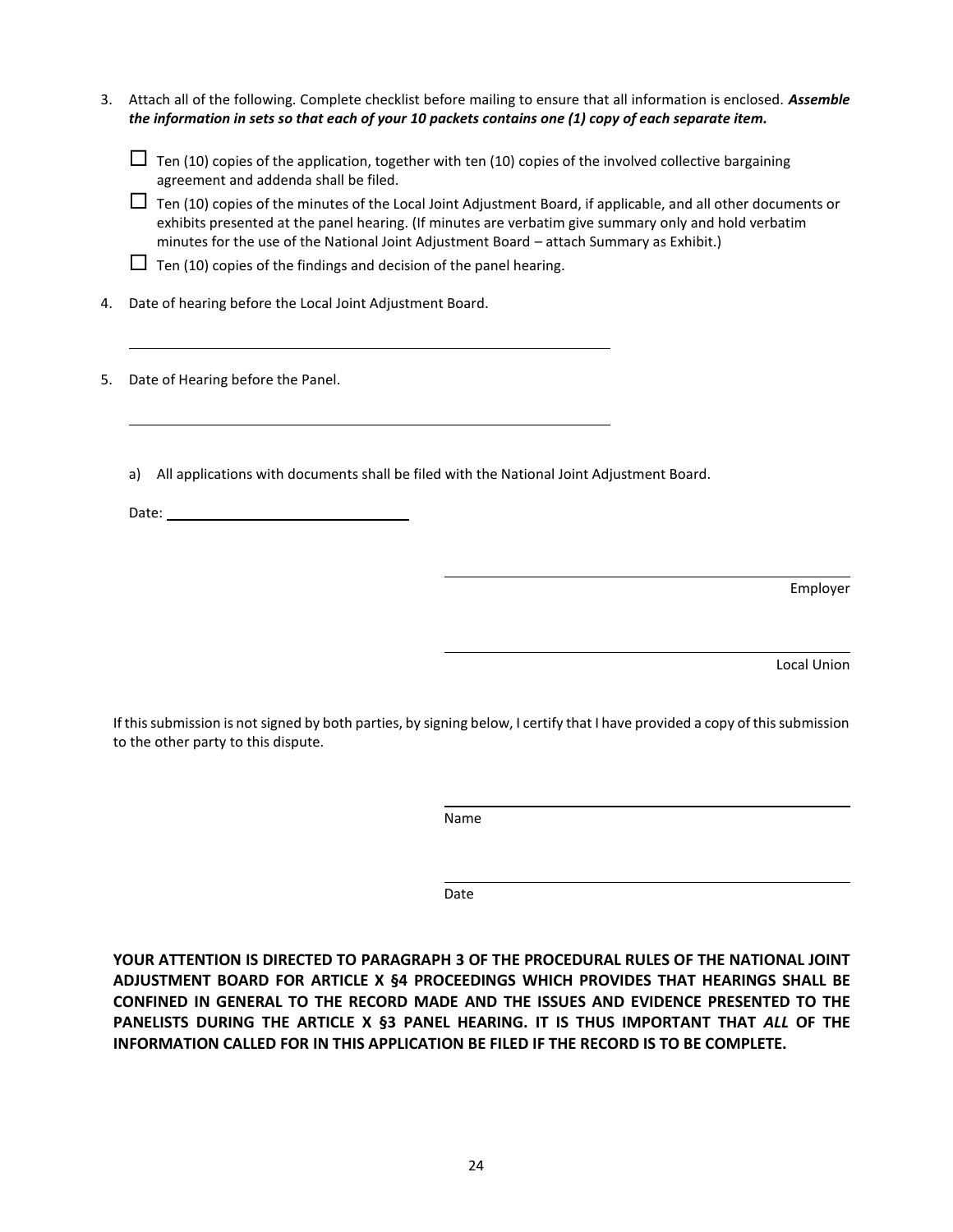#### **NATIONAL JOINT ADJUSTMENT BOARD**

#### **COLLECTIVE BARGAINING REPORTING FORM NOTICE OF UNRESOLVED DISPUTE**

#### **ARTICLE X, SECTION 8**

 Please refer to the Procedural Rules of the National Joint Adjustment Board for the Sheet Metal Industry for detailed information on how to comply with the requirements of submitting your dispute under Article X, Section 8. Any questions regarding this form or submittal may be addressed to: National Joint Adjustment Board, P.O. Box 220956, Chantilly, VA 20153-0956, or National Joint Adjustment Board, 4201 Lafayette Center Drive, Chantilly, VA 20151-1219.

 These documents shall be jointly submitted and jointly signed by an authorized representative of the Local Union and an authorized representative of the Employer. If one party refuses to sign this document, the NJAB will consider a unilateral submission, so long as a copy of this submission has been provided to the other party.\*

| Signature of authorized Union representative:          |       | Signature of authorized Employer representative:                   |
|--------------------------------------------------------|-------|--------------------------------------------------------------------|
|                                                        |       |                                                                    |
| 1. List the expiration date of your present agreement: | Month | $\frac{1}{\sqrt{1-\frac{1}{2}}\left(1-\frac{1}{2}\right)}$<br>Year |
| 2. Names & Addresses of Parties to the Dispute:        |       |                                                                    |
| <b>Local Union</b>                                     |       | <b>Employer or Employer Association</b>                            |
|                                                        |       |                                                                    |
|                                                        |       |                                                                    |
|                                                        |       |                                                                    |
|                                                        |       |                                                                    |
| Phone Fax Fax Fax Fax Fax Phone                        |       |                                                                    |
|                                                        |       |                                                                    |
| SUBMITTAL DATA FOR NATIONAL JOINT ADJUSTMENT BOARD     |       |                                                                    |

 Send 10 copies of this application, plus all the following. Complete checklist before mailing to ensure that all information is enclosed.

| $\Box$ 10 copies of Resolved Issues (Form B)                       | $\Box$ 10 copies of market share information (Form F) |
|--------------------------------------------------------------------|-------------------------------------------------------|
| $\Box$ 10 copies of Unresolved Issues (Form C)                     | $\Box$ 10 copies of most recent labor agreement       |
| $\Box$ 10 copies of wage rates for trades listed on Form D         | $\Box$ 10 legible copies of negotiation minutes       |
| $\Box$ 10 copies of wage rates for adjoining SMART locals (Form E) |                                                       |

#### *Assemble the information in sets so that each of your 10 packets contains one (1) copy of each separate form.*

 \* If this submission is not signed by both parties, by signing below, I certify that I have provided a copy of this submission to the other parties to this dispute.

Name

Date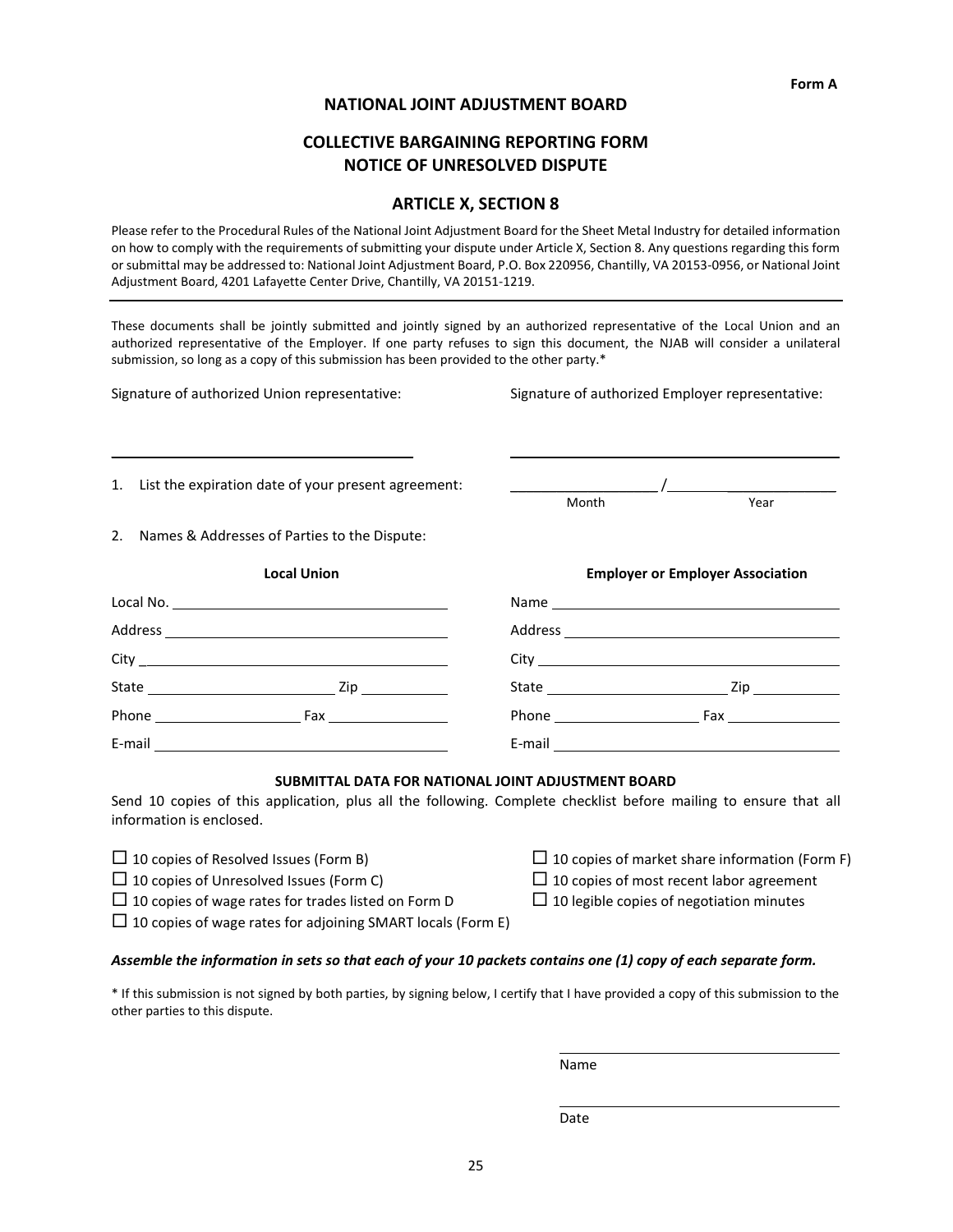#### **RESOLVED ISSUES**

List here those issues which **have been settled** during negotiations. **Refer to Article and Section of the Agreement and provide a summary of what was agreed to by the parties.** 

Use Additional Sheets as Necessary

Page 1 of \_\_\_\_\_\_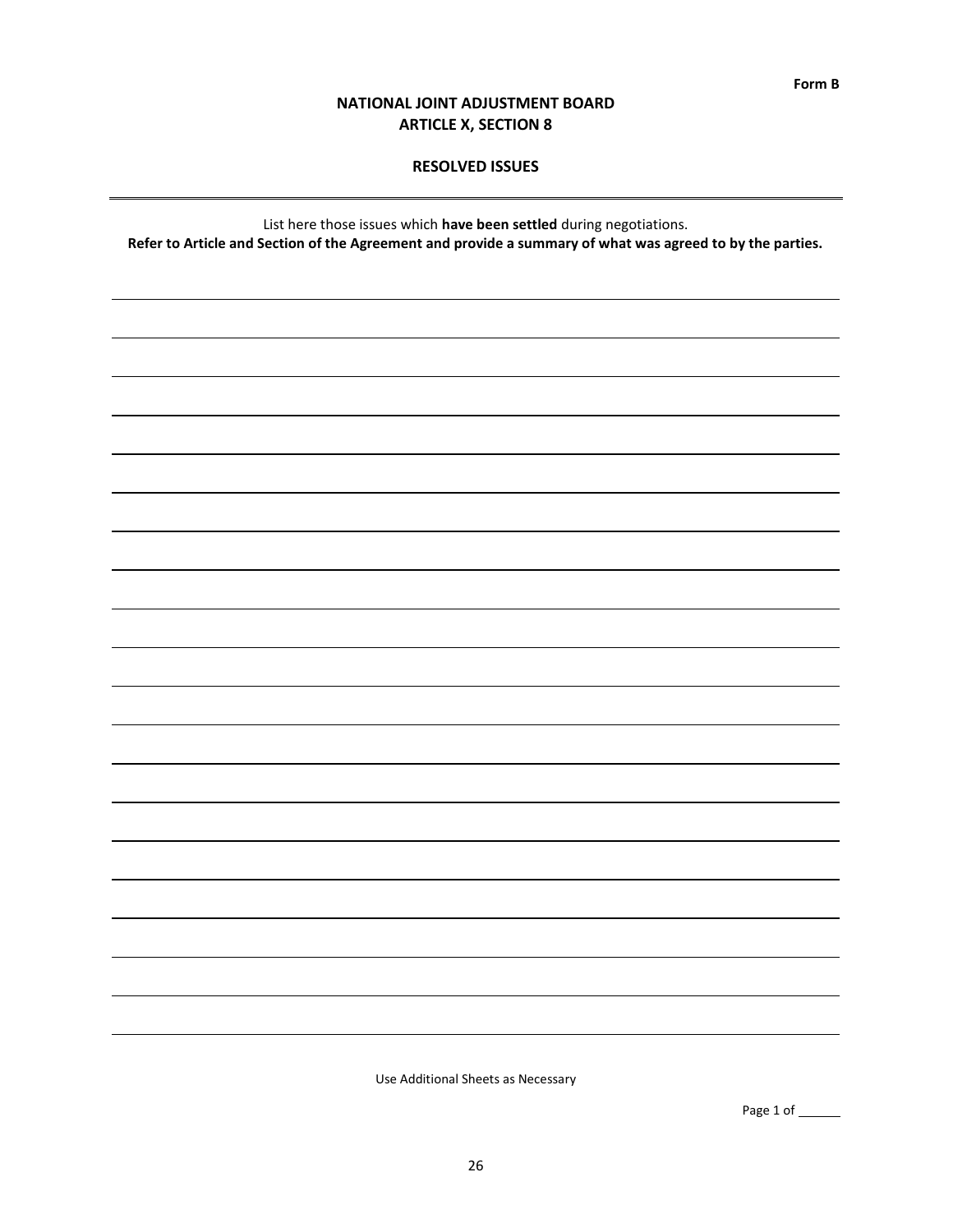#### **UNRESOLVED ISSUES**

#### **NOTE: USE A SEPARATE SHEET FOR EACH ISSUE**

 No more than three (3) may be presented by either side. Wage/Fringe package and contract duration may be proposed irrespective of the limit.

Issue <u>Executive Communities</u> and the communities of the communities of the communities of the communities of the communities of the communities of the communities of the communities of the communities of the communities o

Article, Section of Agreement or Addendum

| <b>EXISTING LANGUAGE</b> | <b>UNION</b><br>PROPOSED LANGUAGE | <b>EMPLOYER</b><br>PROPOSED LANGUAGE |
|--------------------------|-----------------------------------|--------------------------------------|
|                          |                                   |                                      |
|                          |                                   |                                      |
|                          |                                   |                                      |
|                          |                                   |                                      |
|                          |                                   |                                      |
|                          |                                   |                                      |
|                          |                                   |                                      |
|                          |                                   |                                      |
|                          |                                   |                                      |
|                          |                                   |                                      |
|                          |                                   |                                      |
|                          |                                   |                                      |
|                          |                                   |                                      |
|                          |                                   |                                      |

Please provide a brief statement setting forth the reasons the Union believes its position should be adopted:

Please provide a brief statement setting forth the reasons the Employer believes its position should be adopted:

Page of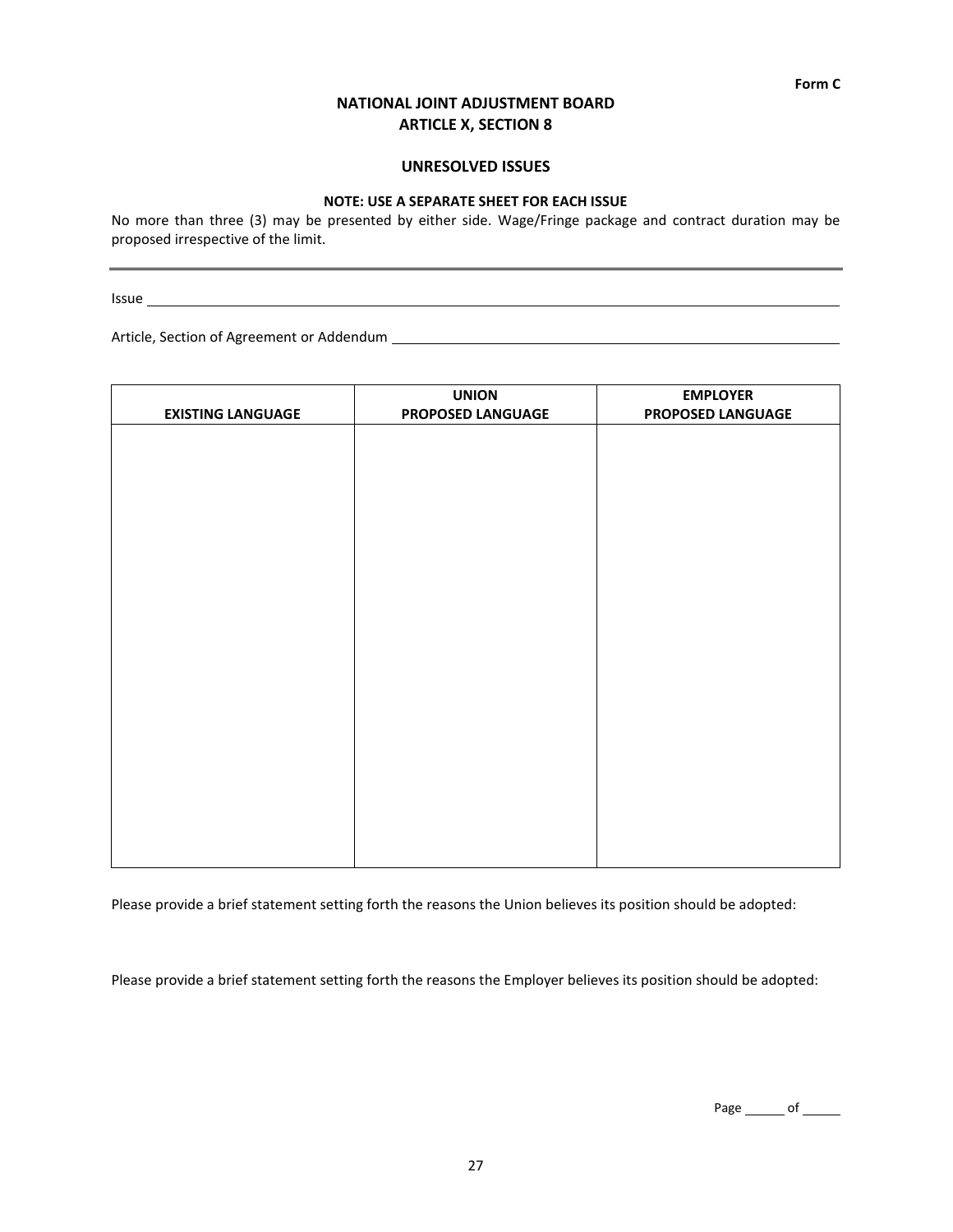#### **TABULATION OF COMPARATIVE HOURLY WAGE RATES AND FRINGES**

|        |      |              | *SHEET METAL WORKERS      |                  |              | <b>PLUMBERS</b>           |                  |              | <b>STEAMFITTERS</b>       |                  |  |  |
|--------|------|--------------|---------------------------|------------------|--------------|---------------------------|------------------|--------------|---------------------------|------------------|--|--|
|        | Year | Wage<br>Rate | Fringe<br><b>Benefits</b> | Total<br>Package | Wage<br>Rate | Fringe<br><b>Benefits</b> | Total<br>Package | Wage<br>Rate | Fringe<br><b>Benefits</b> | Total<br>Package |  |  |
|        |      |              |                           |                  |              |                           |                  |              |                           |                  |  |  |
|        |      |              |                           |                  |              |                           |                  |              |                           |                  |  |  |
| P<br>Α |      |              |                           |                  |              |                           |                  |              |                           |                  |  |  |
| S<br>T |      |              |                           |                  |              |                           |                  |              |                           |                  |  |  |
|        |      |              |                           |                  |              |                           |                  |              |                           |                  |  |  |
|        |      |              |                           |                  |              |                           |                  |              |                           |                  |  |  |
| F<br>U |      |              |                           |                  |              |                           |                  |              |                           |                  |  |  |
| T<br>U |      |              |                           |                  |              |                           |                  |              |                           |                  |  |  |
| R<br>E |      |              |                           |                  |              |                           |                  |              |                           |                  |  |  |

|        |      | <b>ELECTRICIANS</b> |                           |                  |              | <b>IRON WORKERS</b>       |                  | <b>CARPENTERS</b> |                           |                  |  |
|--------|------|---------------------|---------------------------|------------------|--------------|---------------------------|------------------|-------------------|---------------------------|------------------|--|
|        | Year | Wage<br>Rate        | Fringe<br><b>Benefits</b> | Total<br>Package | Wage<br>Rate | Fringe<br><b>Benefits</b> | Total<br>Package | Wage<br>Rate      | Fringe<br><b>Benefits</b> | Total<br>Package |  |
|        |      |                     |                           |                  |              |                           |                  |                   |                           |                  |  |
|        |      |                     |                           |                  |              |                           |                  |                   |                           |                  |  |
| P<br>Α |      |                     |                           |                  |              |                           |                  |                   |                           |                  |  |
| S<br>Τ |      |                     |                           |                  |              |                           |                  |                   |                           |                  |  |
|        |      |                     |                           |                  |              |                           |                  |                   |                           |                  |  |
|        |      |                     |                           |                  |              |                           |                  |                   |                           |                  |  |
| F<br>U |      |                     |                           |                  |              |                           |                  |                   |                           |                  |  |
| Τ<br>U |      |                     |                           |                  |              |                           |                  |                   |                           |                  |  |
| R<br>Ε |      |                     |                           |                  |              |                           |                  |                   |                           |                  |  |

 NOTE: Show wage data for the preceding six (6) years and three (3) future years, if applicable. If current or future increases are scheduled to take effect in periodic steps of less than one year (for example, every six months), please show those dates and amounts on the above form.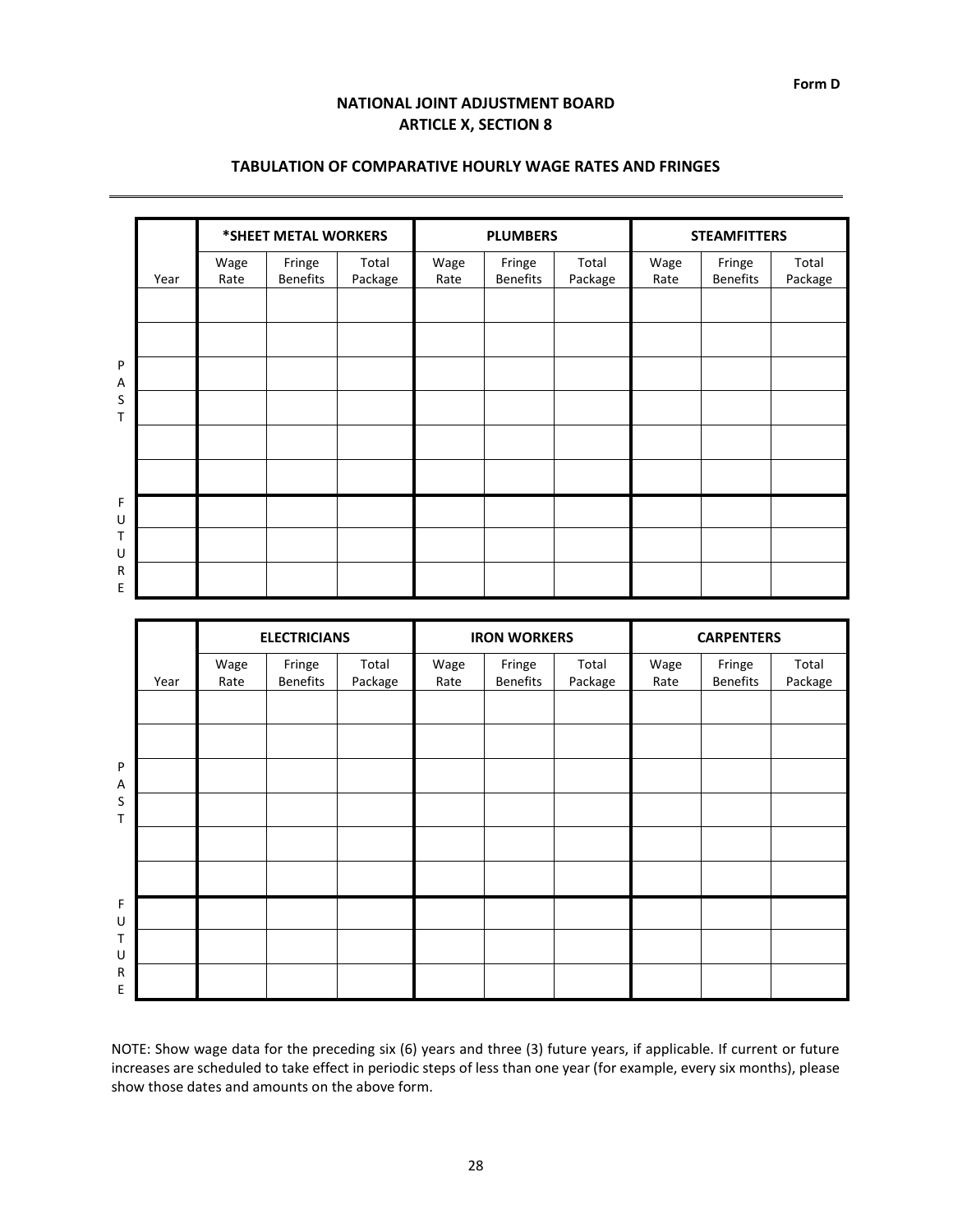**Form E** 

#### **NATIONAL JOINT ADJUSTMENT BOARD ARTICLE X, SECTION 8**

|             |      |              | Your SMART Local          |                  |              | SMART                     |                  |              | SMART                     |                  |              | SMART                     |                  |  |
|-------------|------|--------------|---------------------------|------------------|--------------|---------------------------|------------------|--------------|---------------------------|------------------|--------------|---------------------------|------------------|--|
|             |      | City         |                           |                  |              | Local No.                 |                  |              | Local No.                 |                  |              | Local No.                 |                  |  |
|             |      |              |                           |                  | City         |                           |                  |              |                           |                  |              |                           |                  |  |
|             | Year | Wage<br>Rate | Fringe<br><b>Benefits</b> | Total<br>Package | Wage<br>Rate | Fringe<br><b>Benefits</b> | Total<br>Package | Wage<br>Rate | Fringe<br><b>Benefits</b> | Total<br>Package | Wage<br>Rate | Fringe<br><b>Benefits</b> | Total<br>Package |  |
|             |      |              |                           |                  |              |                           |                  |              |                           |                  |              |                           |                  |  |
| P           |      |              |                           |                  |              |                           |                  |              |                           |                  |              |                           |                  |  |
| Α<br>S      |      |              |                           |                  |              |                           |                  |              |                           |                  |              |                           |                  |  |
| T           |      |              |                           |                  |              |                           |                  |              |                           |                  |              |                           |                  |  |
|             |      |              |                           |                  |              |                           |                  |              |                           |                  |              |                           |                  |  |
|             |      |              |                           |                  |              |                           |                  |              |                           |                  |              |                           |                  |  |
|             |      |              |                           |                  |              |                           |                  |              |                           |                  |              |                           |                  |  |
| F           |      |              |                           |                  |              |                           |                  |              |                           |                  |              |                           |                  |  |
| U<br>T<br>U |      |              |                           |                  |              |                           |                  |              |                           |                  |              |                           |                  |  |
| R<br>E      |      |              |                           |                  |              |                           |                  |              |                           |                  |              |                           |                  |  |
|             |      |              |                           |                  |              |                           |                  |              |                           |                  |              |                           |                  |  |

#### **SURROUNDING SHEET METAL WORKERS LOCAL UNIONS**

 NOTE: Data must include information on all sheet metal locals and contractual areas immediately adjacent to the area in dispute. Additional areas may be included if representative of the market in the area in dispute. Wage data should be provided for the past six (6) years and three (3) future years, if applicable.

Use Additional Sheets as Necessary